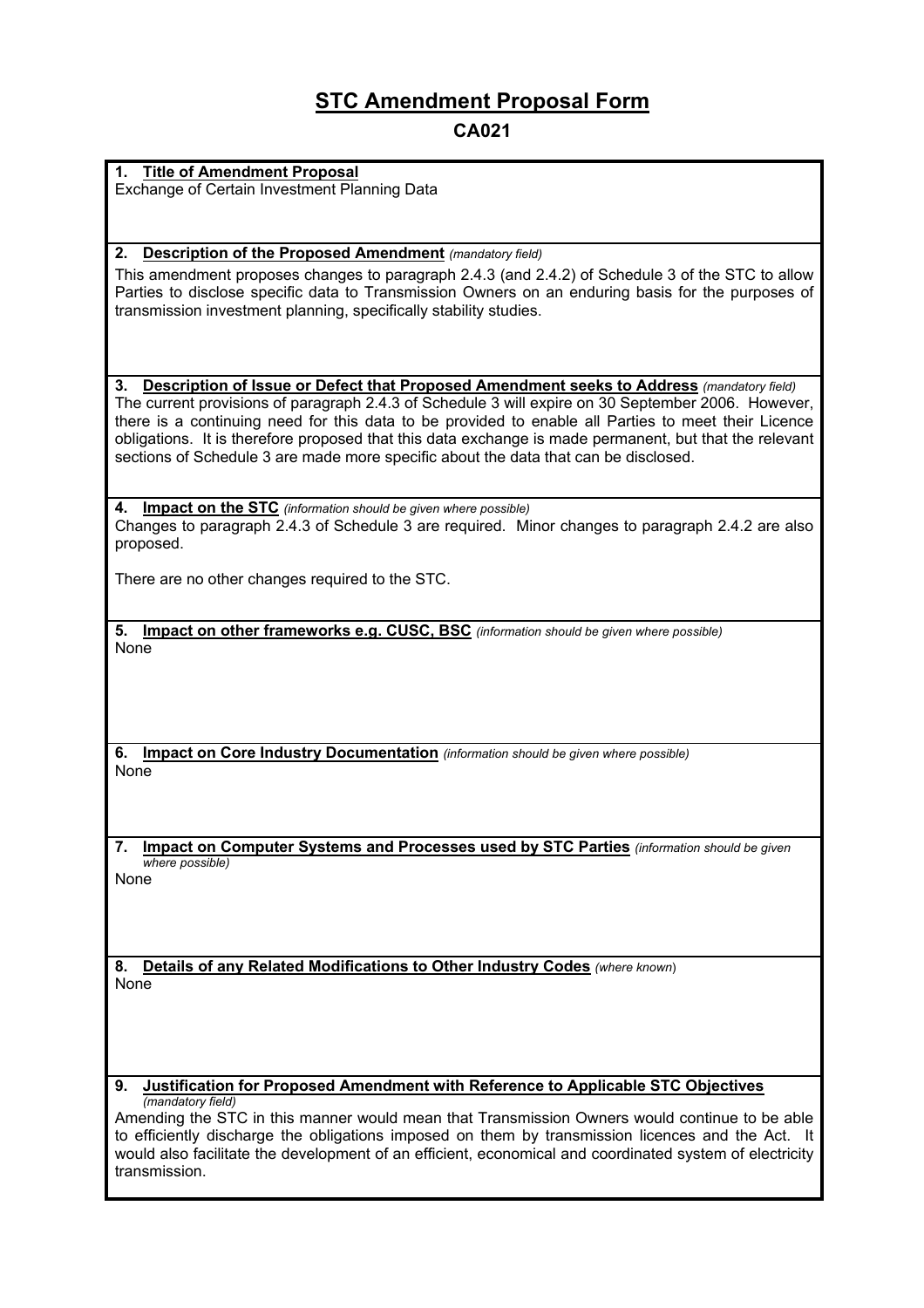| <b>Details of Proposer</b><br>Organisation's Name                                                                                                                        | National Grid Electricity Transmission plc                                                                           |  |  |  |  |  |
|--------------------------------------------------------------------------------------------------------------------------------------------------------------------------|----------------------------------------------------------------------------------------------------------------------|--|--|--|--|--|
| <b>Capacity in which the Amendment is</b><br>being proposed<br>(i.e. STC Party or other Party as<br>designated by the Authority pursuant to<br>STC section B7.2.2.1 (b)) | <b>STC Party</b>                                                                                                     |  |  |  |  |  |
| <b>Details of Proposer's Representative</b><br>Name<br>Organisation<br>Telephone Number<br>Email Address                                                                 | <b>Andrew Truswell</b><br>National Grid Electricity Transmission plc<br>01926 656388<br>andrew.truswell@uk.ngrid.com |  |  |  |  |  |
| <b>Details of Representative's Alternate</b><br>Name<br>Organisation<br>Telephone Number<br>Email Address                                                                | Ben Graff<br>National Grid Electricity Transmission plc<br>01926 656312<br>ben.graff@uk.ngrid.com                    |  |  |  |  |  |
| <b>Attachments (Yes/No): Yes</b><br>If yes, title and number of pages of each attachment: (i) Indicative Legal Text (2 pages)<br>(ii) JPC Evaluation Paper (20 pages)    |                                                                                                                      |  |  |  |  |  |

#### **Notes:**

- 1. Those wishing to propose an Amendment to the STC should do so by filling in this "Amendment Proposal Form" that is based on the provisions contained in Section 7.2 of the STC.
- 2. The Committee Secretary will check that the form has been completed, in accordance with the requirements of the STC, prior to submitting it to the Committee. If the Committee Secretary accepts the Amendment Proposal form as complete, then she/he will write back to the Proposer informing them of the reference number for the Amendment Proposal and the date on which the Committee will consider the Proposal. If, in the opinion of the Committee Secretary, the form fails to provide the information required in the STC, then he/she may reject the Proposal. The Committee Secretary will inform the Proposer of the rejection and report the matter to the Committee at their next meeting. The Committee can reverse the Committee Secretary's decision and if this happens the Committee Secretary will inform the Proposer.

The completed form should be returned to:

Shafiq Ullah STC Committee Secretary Commercial Frameworks National Grid Company plc National Grid House Warwick Technology Park Gallows Hill Warwick, CV34 6DA

Or via e-mail to: STCTeam@uk.ngrid.com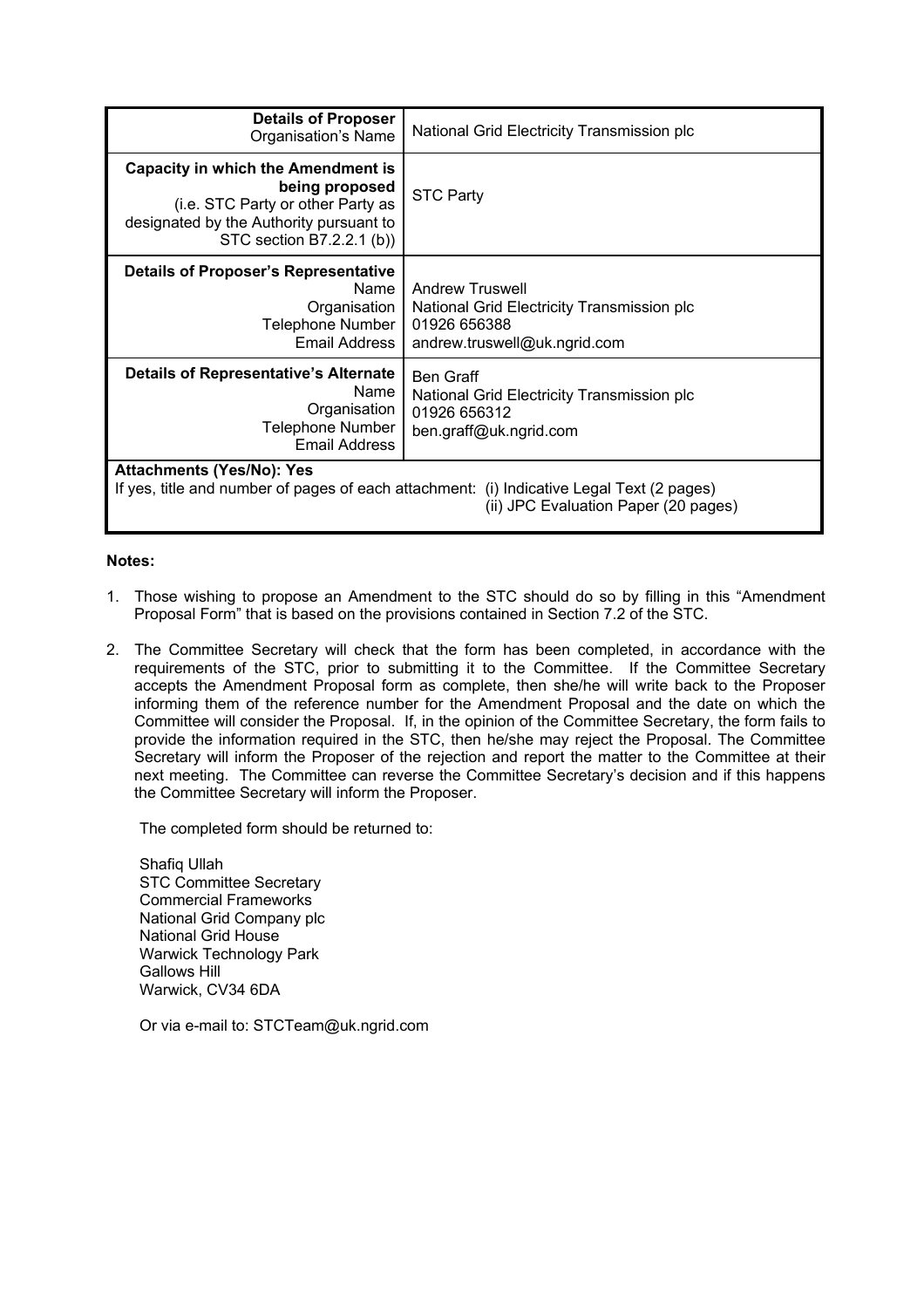## **CA021 Attachment 1 – Indicative Legal Text**

#### **Amend the following paragraphs in Schedule 3:**

- 2.4.2 A Party may Disclose to a Transmission Owner:
	- (a) where the Disclosing Party is NGET:
		- (i) information submitted to or by NGET under Appendix A to the Planning Code or OC2.4.2.1(a) in respect of any Relevant Unit;
		- (ii) NGET's forecast(s) of which Users will be connected to the Receiving Transmission Owner's Transmission System or connected within the Boundary of Influence of such Transmission System at any time or times during the current or following six Financial Years;
		- (iii) NGET's forecast(s) of the Ranking Order for the GB Transmission System, specifying:
			- a. relevant individual Generation Units connected to the Receiving Party's Transmission System or connected within the Boundary of Influence of such Transmission System; and
			- b. relevant aggregations of Generation Units connected outside of the Boundary of Influence of such Transmission System,

at any time or times during the current or following six Financial Years;

- (iv) the Ranking Order of all Generation Units which are Relevant Units and which NGET forecasts will be synchronised at the point in time when Demand on the GB Transmission System is at the forecast minimum in the current and following six Financial Years;
- $(v<sub>i</sub>)$  the high level results of any economic studies undertaken for the purpose of assessing options for investment planning or Construction Projects, in each case involving the Receiving Transmission Owner, but not including the detailed content or analysis in such studies; and
- (b) any Party may Disclose to a Transmission Owner any changes which the Disclosing Party is planning to undertake to its Transmission System in the current or following six Financial Years and which will materially affect the planning or development of those parts of the Receiving Transmission Owner's Transmission System as are located within the Boundary of Influence of the Disclosing Party's Transmission System.
- 2.4.3 Without prejudice to sub-paragraph 2.4.2, from the Code Effective Date to 30 September 2006 (inclusive), NGET a Party may Disclose to a Transmission Owner: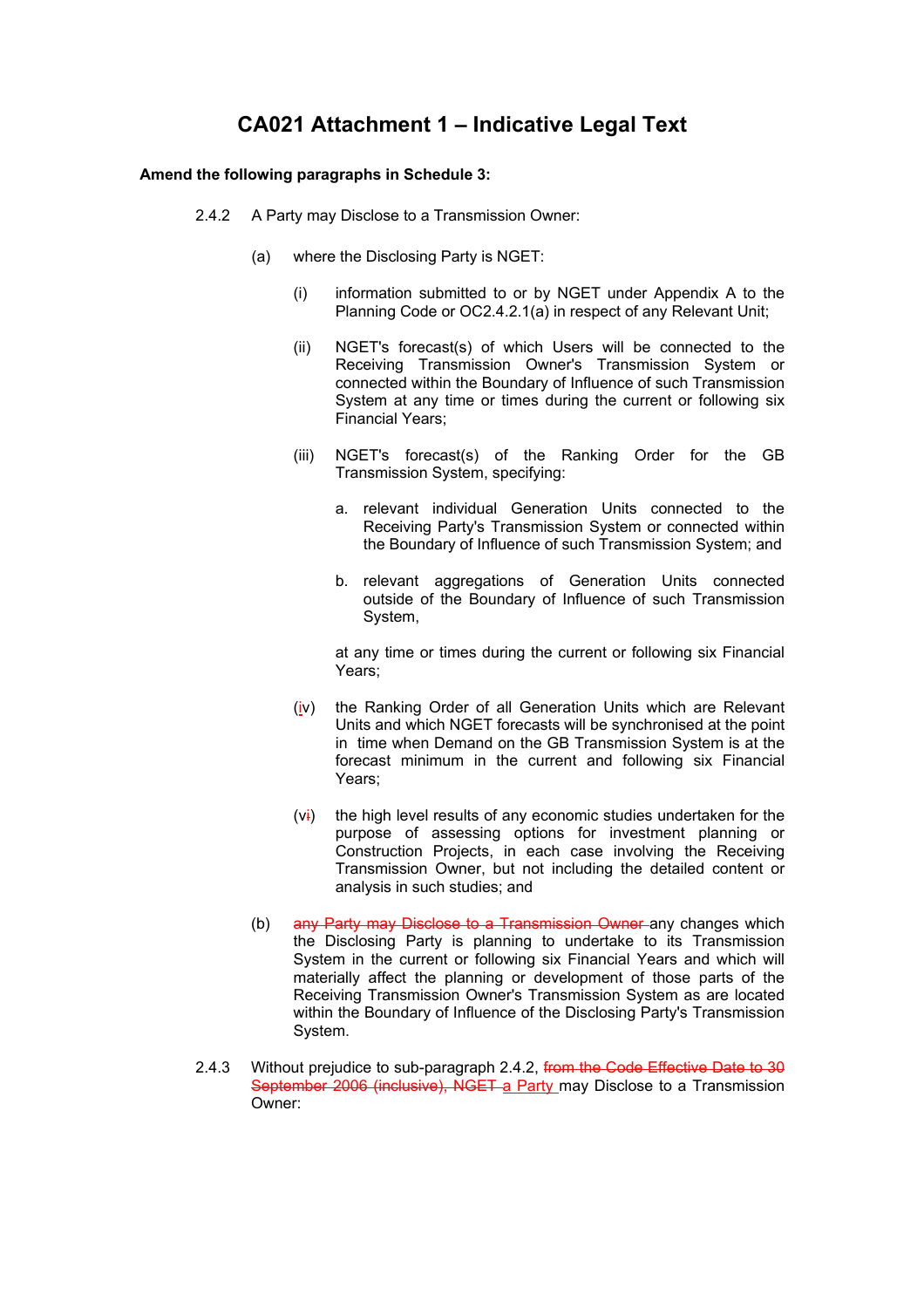- (a) information submitted to or by NGET under Appendix A to the Planning Code or OC2.4.2.1(a) in respect of any User; andwhere the Disclosing Party is NGET:
	- (i) information specified in Schedule Fourteen in respect of any User;
	- (ii) lists of all Generation Units which NGET forecasts will be synchronised to meet specified levels of Demand on the GB Transmission System in the current and following six Financial Years, including, but not limited to:

a. the forecast minimum Demand;

b. 60% of the forecast peak Demand;

c. the forecast peak Demand; and

(b) any changes which the Disclosing Party is planning to undertake to its Transmission System in the current or following six Financial Years and which will materially affect the planning or development of the Receiving Transmission Owner's Transmission Systemthe Ranking Order of all Generation Units which NGET forecasts will be synchronised at the point in time when Demand on the GB Transmission System is at the forecast minimum in the current and following six Financial Years.

**Insert Appendix 1 of Attachment 2 of this document as a new Schedule 14 of the STC.**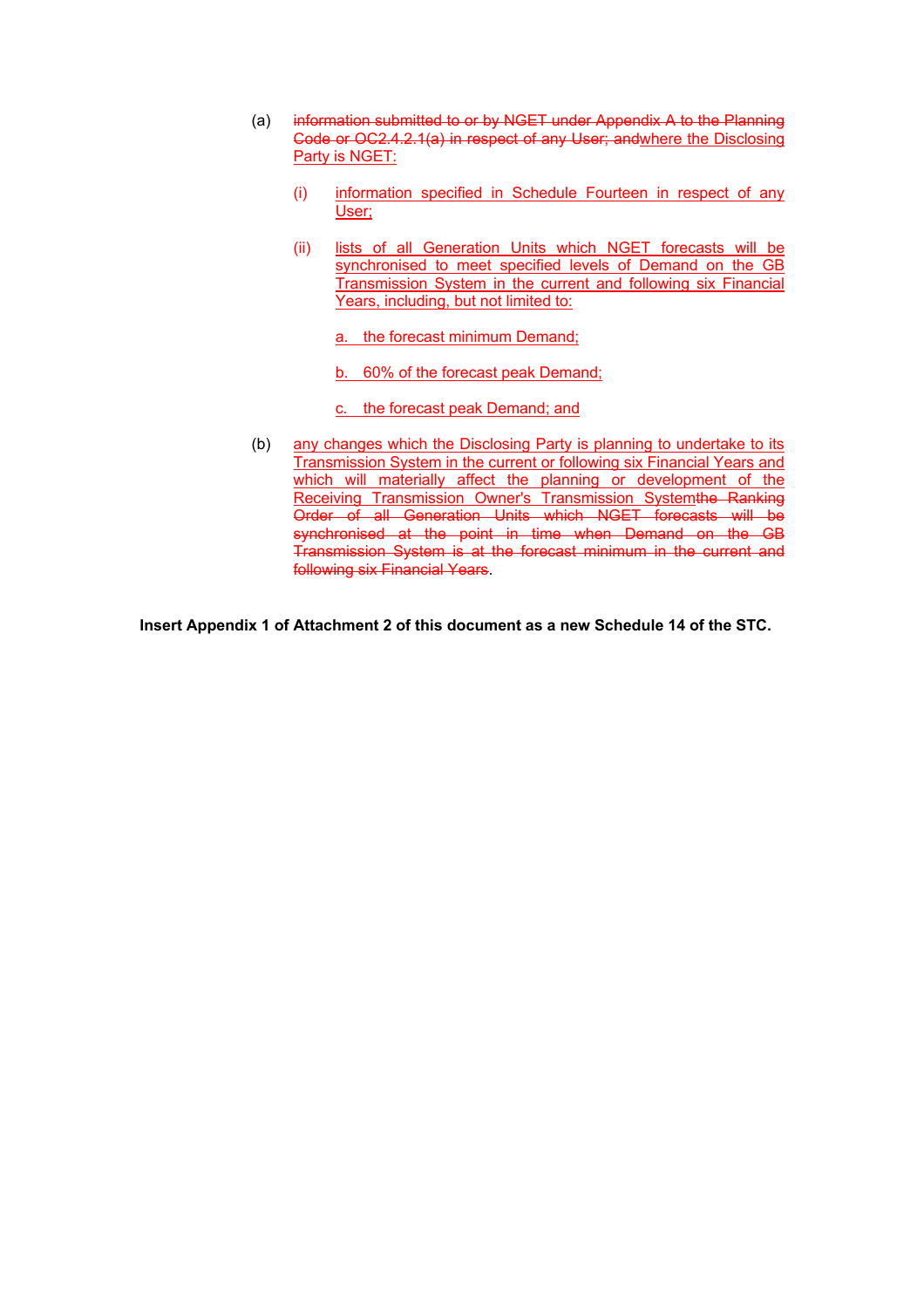## **CA021 Attachment 2 – JPC Evaluation**

#### **Schedule 3 Paragraph 2.4.3**

#### **Summary**

1. This document concerns schedule 3 of the STC, and specifically paragraph 2.4.3, which is due to expire on  $30<sup>th</sup>$  September 2006. The document summarises certain obligations placed on the Transmission Licensees and examines four approaches to fulfilling these obligations. A final recommendation is made which requires an amendment to paragraph 2.4.3 to allow for the enduring exchange of certain demand, generator and investment planning network data.

### **Introduction**

2. Paragraph 2.4.3 in Schedule 3 of the STC is due to expire on  $30<sup>th</sup>$  September 2006. The STC Committee has asked the Joint Planning Committee (JPC) to examine the impact of this clause. This document summarises the JPC's position on this clause.

## **Background to Paragraph 2.4.3**

- 3. Schedule 3 of the STC sets out the information and data permitted to be disclosed by a Party to a Transmission Owner in accordance with Section F of the STC. During the drafting of the STC, Ofgem imposed a 'time limit' on the STC provisions, which allow Investment Planning Data to be provided by National Grid to a Transmission Owner<sup>1</sup>. The existing provisions of paragraph 2.4.3 of Schedule 3, which permit National Grid to provide certain data to Transmission Owners relating to Generation Units outside of their Boundary of Influence, have been hard coded to become obsolete on 30<sup>th</sup> September 2006. In the interim period, Ofgem expect National Grid and Transmission Owners to liase to develop a more enduring set of arrangements in this area.
- 4. The reason that a time limit was imposed on the provision of this information, was the fact that some Investment Planning information, whilst of great value in facilitating the efficient discharge of a Transmission Owner's License obligations, has the potential to theoretically prejudice the facilitation of competition in generation and supply, if that Transmission Licensee has associated generation and supply interests. Ofgem therefore suggested that the licensees consider further whether it may be more appropriate for National Grid to carry out system stability studies and/or whether the network model made available to Transmission Owners should, in relation to some parts of the system, be an equivalent model. However, Ofgem noted that the use of equivalence models may be highly problematic, and accepted that the result of the review may be that the process put in place from go-live is the most appropriate enduring process.
- 5. At the November Meeting of the JPC, it was agreed that such a review of Schedule 3 would commence in early 2006. The review would be conducted by an expert group, consisting of representatives from the TOs and National Grid. The STC Committee, 11<sup>th</sup> January 2006, issued a further quidance note on this process.

<sup>1</sup> Ofgem Conclusion Document – Information Exchange Under the STC (March 2005)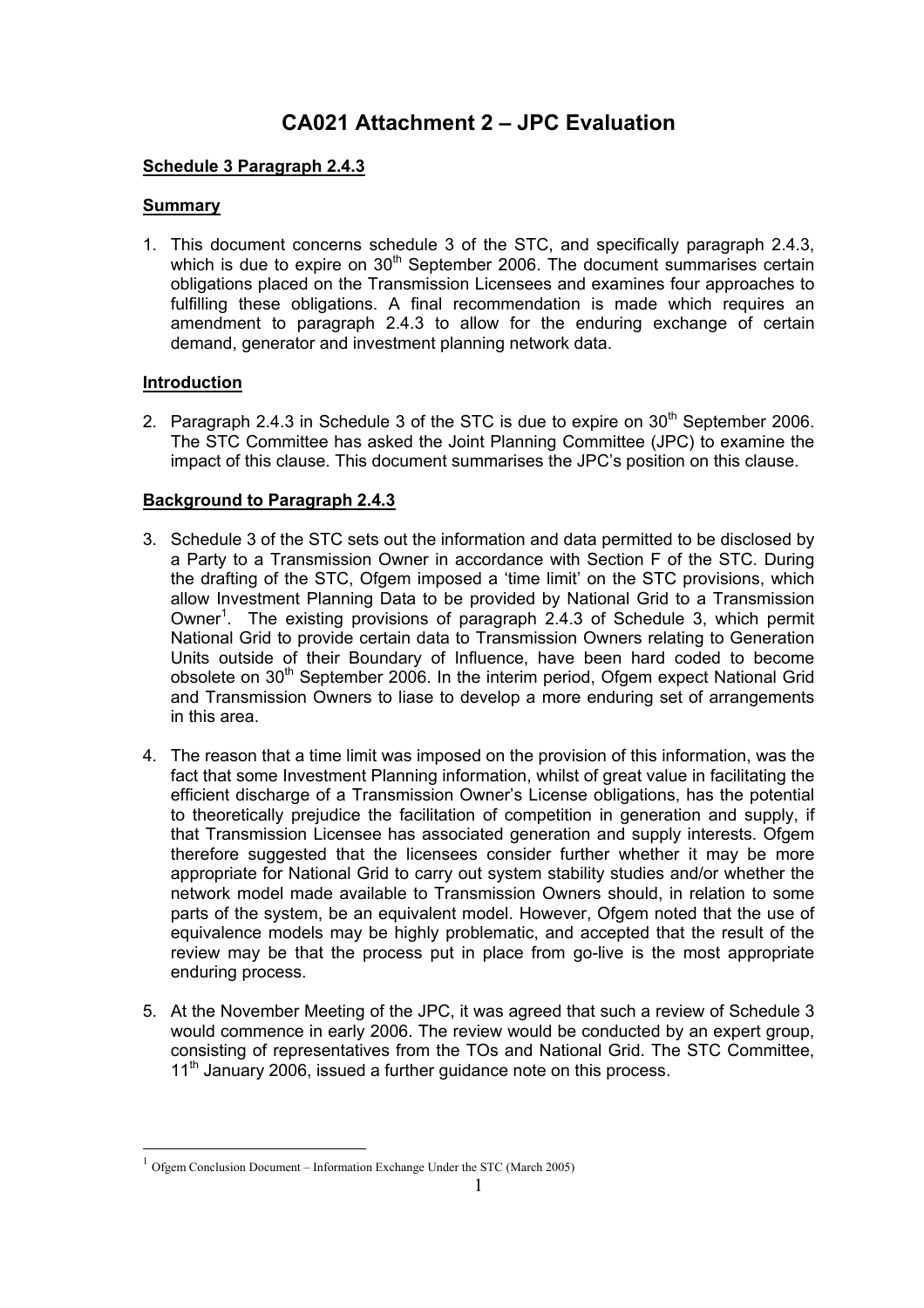#### **Obligations on the Transmission Owners (TOs)**

- 6. Transmission Owners have various obligations to fulfil, including:
	- a) Under the Electricity Act 1989, holders of a transmission licence have a duty to develop and maintain an efficient, co-ordinated and economical system of electricity transmission.
	- b) Each Company's Transmission Licence further requires them to plan and develop their transmission systems in accordance with the GB Security and Quality of Supply Standards (GBSQSS) and STC.
	- c) The GBSQSS (under paragraph 4.8) requires the transmission system to be planned such that there shall not be system instability for conditions on the GB transmission system which ought to be reasonably expected to arise in the course of a year of operation.
	- d) In accordance with the STC each Transmission Owner shall develop and maintain a transmission investment plan in respect of the current and each of the following six financial years.
- 7. To undertake a stability study the following information is required for the entire system under consideration:
	- a) Network topology and connectivity including branch parameters.
	- b) Reactive compensation system parameters and relevant control system details.
	- c) Demand
	- d) Generation connectivity, location and type.
	- e) Generator dynamic parameters.
	- f) Details of relevant generator control systems.
- 8. Therefore, in order to meet its obligations to plan in accordance with the GBSQSS, and assess system stability, each licensee requires information on conditions on the GB transmission system which ought to be reasonably expected to arise in the course of a year of operation, including:
	- a) The system data described above in line with each transmission company's seven year investment plan. For stability studies each company will need an accurate representation of the whole GB network.
	- b) Generation and demand patterns for a variety of demand conditions. In practice this may cover, for example, forecast summer minimum, 60% and 100% of forecast ACS peak demand levels for a specific year. (Traditionally, the GB power system stability problem is considered to be most onerous under minimum system demand conditions when fewer machines are running and the overall synchronising power is lower. Importantly, due to the higher network voltage profile seen under this condition, those machines that are running may be close to unity power factor or operating in the leading mode resulting in a lower stability margin. Additionally, past experience has indicated that the worst case for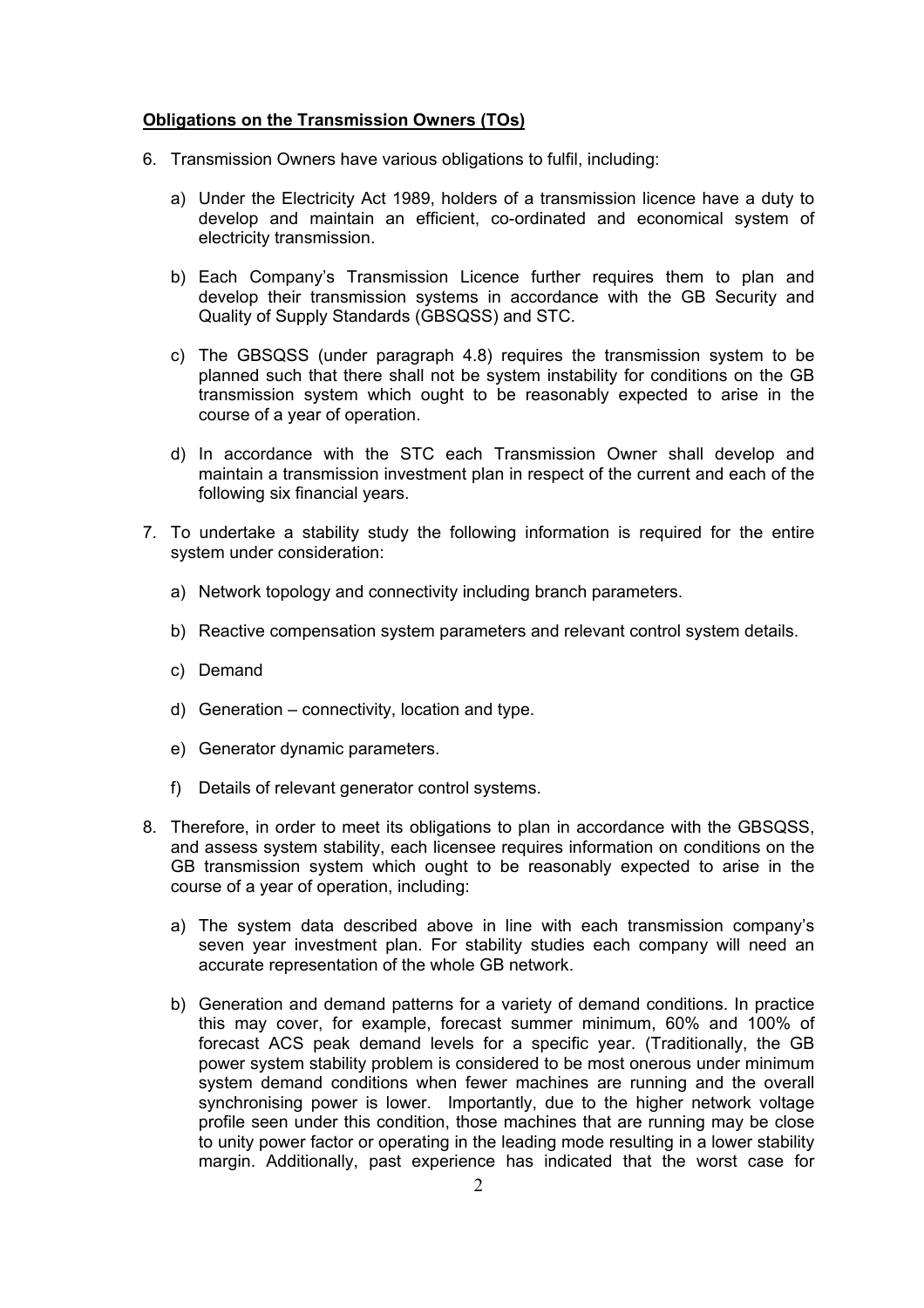stability on the Anglo – Scottish interconnector occurred at approximately 60% demand.)

c) Traditionally dynamic stability and transient stability are issues for synchronous generators whereas voltage stability becomes an increasing problem for wind farms due to their reliance on induction generator technology. In view of the growth in renewable generation, in particular wind generation and subsequent significant changes in the disposition of generation, it would be considered prudent to look at a range of demand conditions. A corresponding list of generators that would be running to meet this demand would also be required. A specific ranking order of these generators would not be required.

#### **Stability Analysis pre- BETTA**

- 9. Before the introduction of BETTA, the Scottish Transmission Licensees had to comply with their individual licence standards and the Scottish Grid Code. Joint system stability studies were carried out under the British Grid Systems Agreement (BGSA). The BGSA was an agreement between the three GB Transmission Licensees, NGC, SHETL and SPT. The main objective of the agreement was to manage the interconnection between the Licensees grid systems and to maintain the integrity of the whole GB Grid System.
- 10. BGSA Code 3 placed a requirement on the Parties to plan and develop their respective Grid Systems to sustain the Interconnection capability (both the Anglo-Scottish Interconnector and the SHETL-SPT Interconnector circuits). Code 3 also defined the data to be transferred between the Parties to undertake the necessary planning studies. A sub-committee, referred to as the Joint Interconnector Planning Group (JIPG), was established to advise the British Grid System Committee (BGSC) on the co-ordinated planning and development of the Interconnector circuits.
- 11. Each year the JIPG undertook benchmark thermal, voltage and transient stability studies to track the Interconnector capacity as new developments were introduced to each of the grid networks. The studies were carried out at various demand levels (typically 40%, 60%, 80% and 100% of system maximum demand) and over a number of study years. These co-ordinated studies involved the exchange of transmission data for the whole GB system and considerable time was invested in making sure the dynamic representation of plant and controllers were accurately modelled in each company's computer system. This co-ordinated approach allowed verification of data and permitted the Parties to investigate the cause of any differences in the study results. The studies carried out by each party were compared and where agreement was obtained this gave a high degree of confidence in the study results. Through this process it became evident that modelling the whole GB system was important to the outcome of transient stability studies. One example was the representation of the SVCs in the south of England, which proved to have a significant impact on the stability of generators in Scotland for critical flows on the Anglo-Scottish Interconnector.
- 12. Confidentiality of data was dealt with under various sections of the Transmission Licence, Public Electricity Supply Licences, Grid Codes, Distribution Codes and the BGSA itself. The BGSA had an extensive clause, defining how NGC, SHETL and SPT could use any information or data supplied to and acquired from the other Parties in performing the permitted activities. This allowed for the exchange of complete network, demand and generation data and the use of this information was covered under a confidentiality agreement.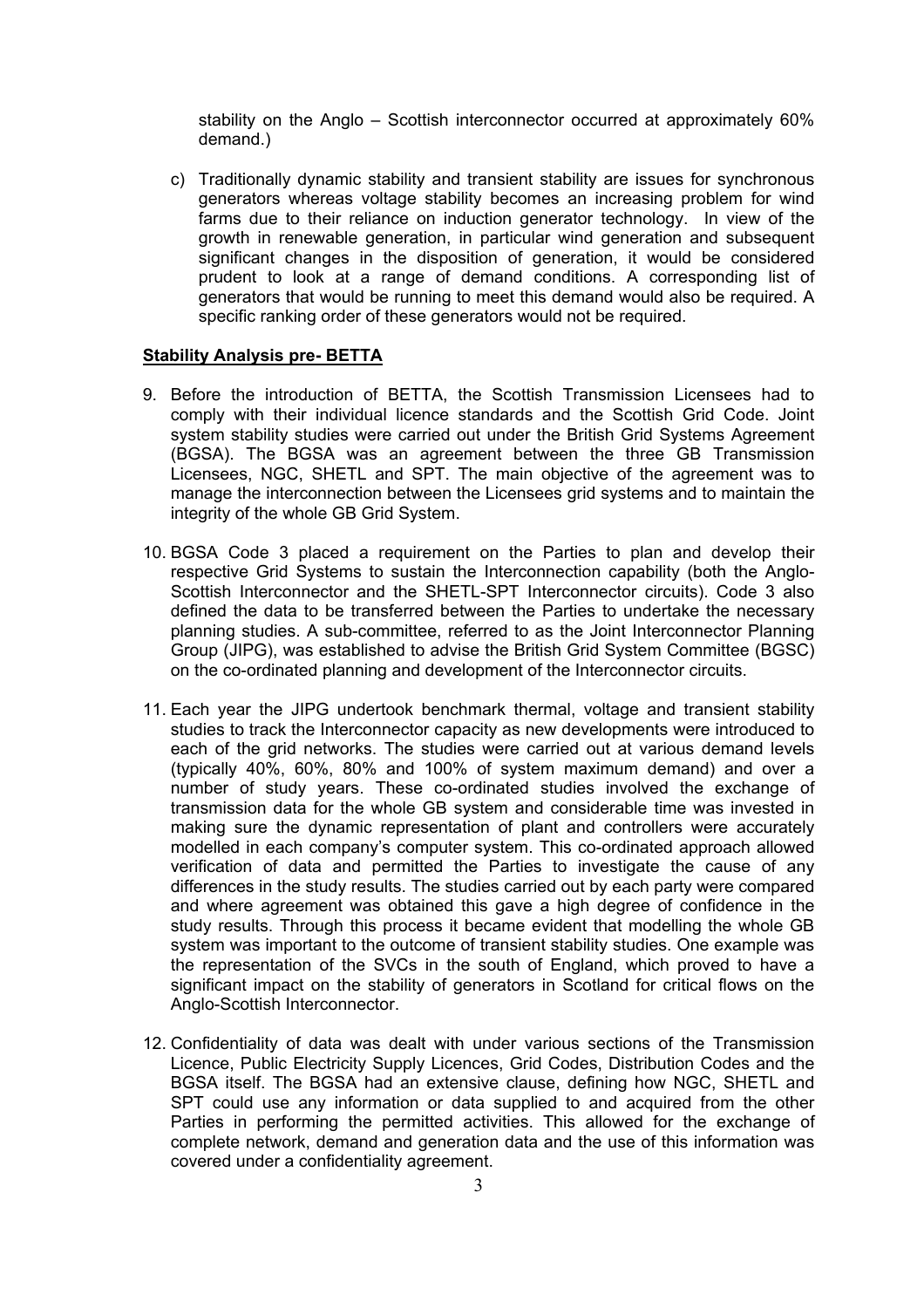#### **Approaches to developing paragraph 2.4.3 of Schedule 3 of the STC.**

- 13. The following four alternatives to the existing paragraph 2.4.3 have been considered and are discussed in detail below:
	- a) Take no action (let the clause lapse).
	- b) Use dynamic equivalents for stability studies.
	- c) Use SYS networks instead of Investment Planning networks.
	- d) Revise paragraph 2.4.3 to allow the exchange of specific information needed for stability studies.

#### Option a - Do nothing (i.e. let the clause lapse):

- 14. If the clause were to lapse, then NGET would no longer be able to pass the specified data to the Scottish TOs. If this data were no longer transferred, then the TOs would no longer be able to fulfil their licence obligations to carry out stability studies, and they would need to be relieved of their obligations to carry out stability studies under the GBSQSS. This would require a change to the Scottish TOs' Transmission Licences.
- 15. Further, if stability studies are not completed at all as part of the Investment Planning process, then any stability problems would have to be addressed in operational timescales, which has potentially severe constraint cost implications. For example, in an extreme case, a new generator may have to be permanently constrained off due to stability concerns. The impact of this would be more severe if there was a shortage of generation in the future, putting the system under even greater stress.
- 16. An alternative approach to this would be for NGET to carry out stability studies and plan appropriate investments for the whole of GB. This would, however, undermine the prime obligation of the TOs to ensure compliance with GBSQSS and plan and develop their system in an efficient, co-ordinated and economical manner. For example, investment solutions often cover several non-compliance issues, however, investments may no longer be co-ordinated if different companies had responsibility for different aspects of compliance (e.g. an SVC can address both voltage and stability issues).
- 17. Therefore, letting paragraph 2.4.3 lapse is not an acceptable option, because the Scottish Transmission Licensees would no longer be able to meet their license conditions.

#### Option b - Use of dynamic equivalents

- 18. Compared to carrying out a detailed stability study on a full network, the use of equivalents has the following disadvantages and problems:
	- a) Dynamic equivalents are less accurate because of the very large number of nonlinear variables involved (leading to potential over or under investment).
	- b) With equivalents, it is difficult to determine the exact nature and cause of an instability condition and therefore potential reinforcement solutions may be ill judged. Such an approach could lead to either over or under investment.
	- c) The use of equivalents assumes that there are only network solutions to stability problems, whereas in reality these could be rectified using alternative control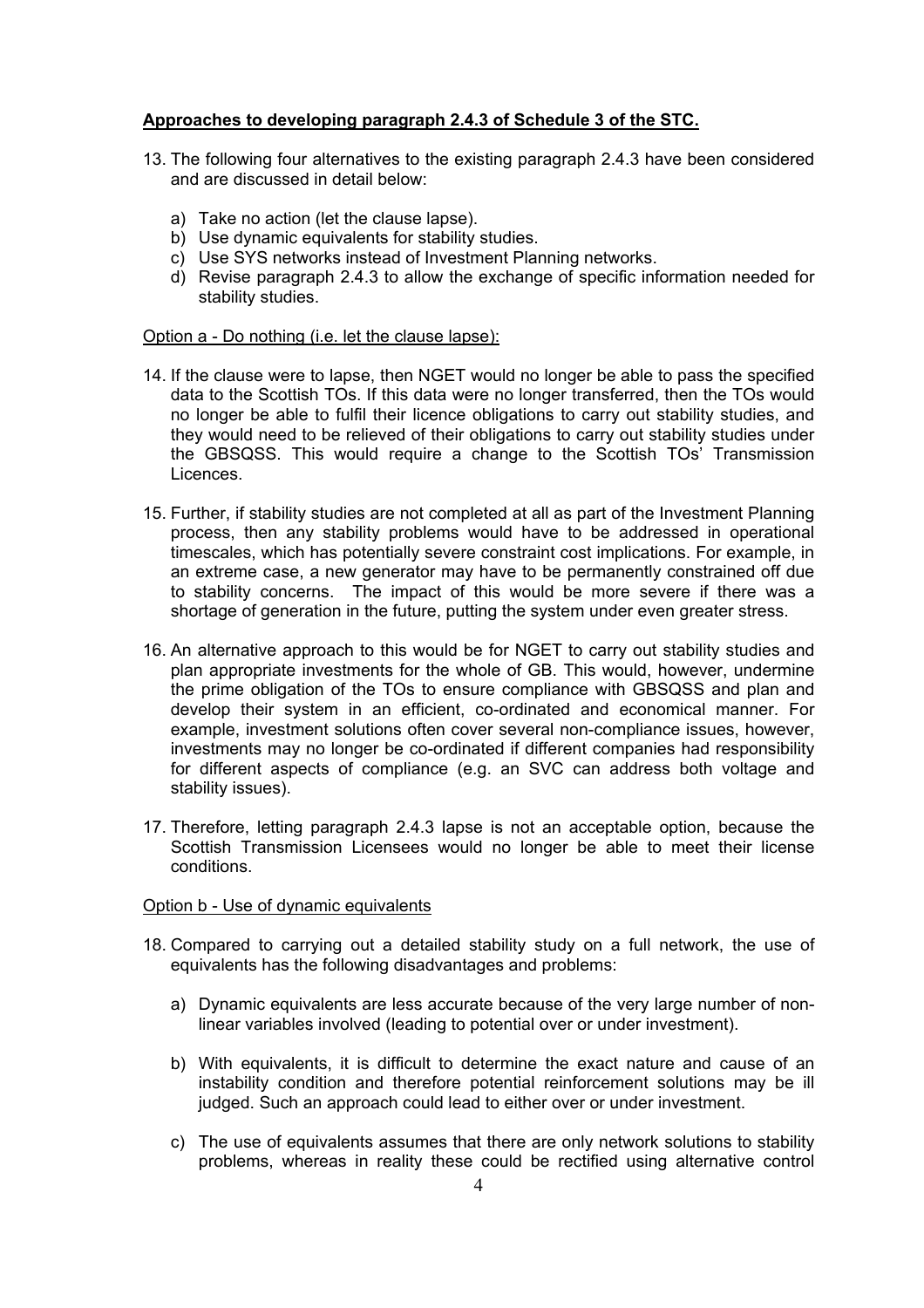system solutions employed on generating plant, which may provide a cheaper solution.

- d) An equivalent is specific to one single scenario and does not allow for sensitivity analysis related to variations in the generation and demand pattern.
- e) The skills required to produce equivalents are specialised and the process is very resource intensive. Equivalents would need to be set up to cover a wide range of scenarios and these would each need to be fully validated against a range of detailed stability studies.
- 19. To summarise, the use of dynamic equivalents carries a high risk of inefficient (or even non-compliant) network investments, planned by using system models in which the Transmission Owners would have reduced confidence. Therefore, the use of dynamic equivalents is not considered an acceptable alternative.

#### Option c - Use of SYS networks instead of Investment Planning networks

- 20. As currently written, STCP 22-1 assumes the creation of hybrid networks for all Investment Planning studies other than the summer minimum. These hybrid networks are created by joining an Investment Planning network to a SYS network outside the Boundary of Influence.
- 21. Generally, a Transmission Owner's Investment Planning network differs considerably from the SYS networks for the next seven years. For example, SYS networks may contain reinforcements that have an impact on stability, but would not be contained in an Investment Planning network. A specific example of this is the fourth England-Scotland interconnector circuit, which has a significant impact on stability. This reinforcement would be included in a SYS dataset but not an Investment Planning network. In particular, there is considerable risk that non-optimal solutions to stability problems could be proposed or that potential stability issues are not assessed and corrected adequately.
- 22. Previous studies to determine the Anglo-Scottish Interconnector capacity, carried out under the BGSA, did use SYS networks. However, it should be noted that pre-Betta the Interconnector capability was governed under a contractual/commercial relationship between the three Transmission Licensees rather than a requirement to satisfy the GB security and quality of supply standard as is now required. The purpose of past benchmarking studies was **not** therefore to identify necessary investments based on GB power flows, rather it was to monitor known stability, voltage and thermal limits for the system over the next year or two to ensure no erosion of capability was likely to occur due to developments in each Licensee's area. For this purpose it was adequate to study the Interconnector capability a couple of years out using the SYS networks where there was little divergence between the SYS networks and the Investment Planning view. However, it was recognised that the SYS networks would not be adequate for the full planning cycle.
- 23. It should also be noted that as currently written, STCP 22-1 assumes the use of Investment Planning networks, without the use of hybrids, for the study of the summer minimum condition, and is therefore not workable under the current drafting of Schedule 3.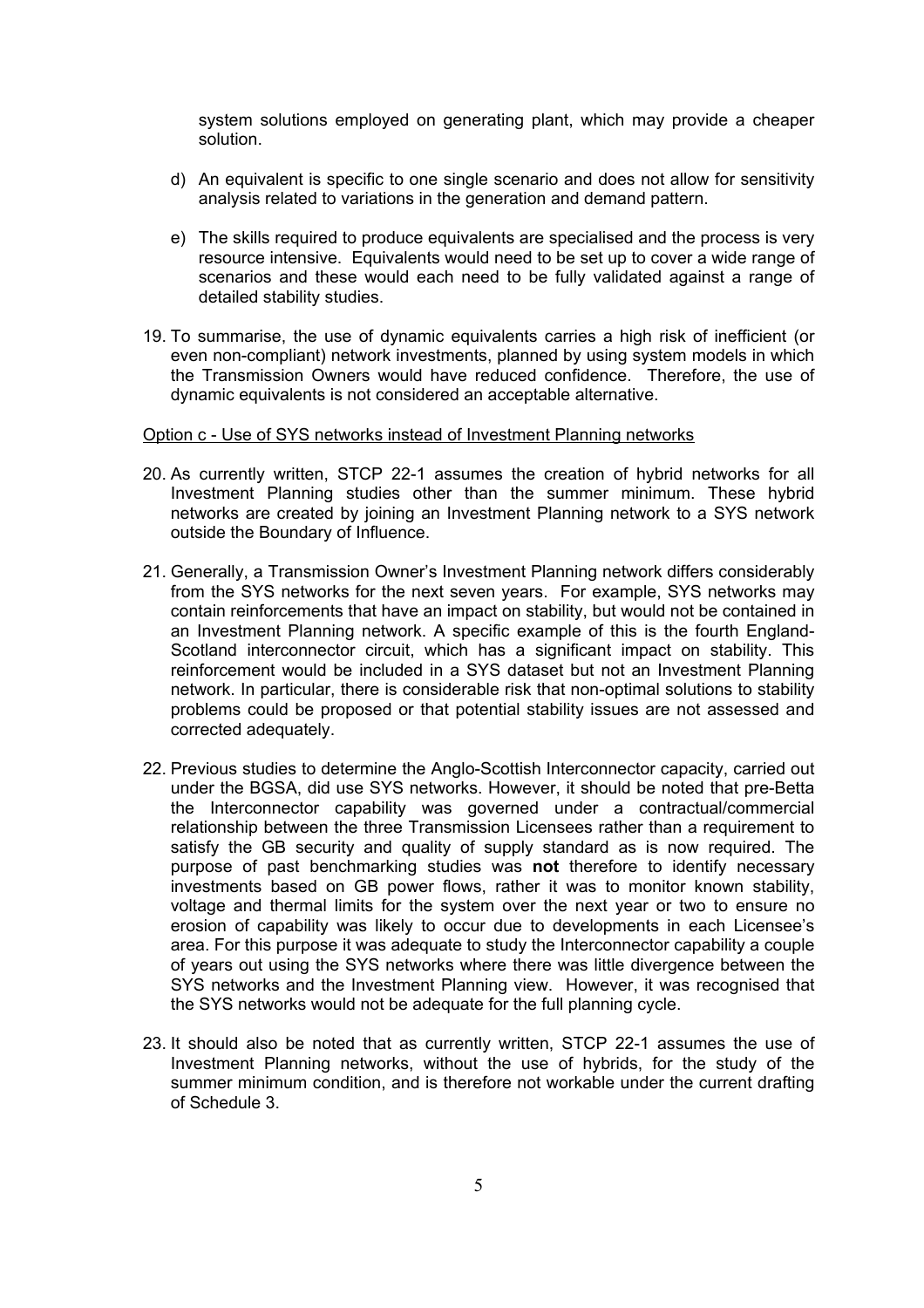- 24. Finally, the current processes for the exchange of SYS networks do not allow for the inclusion of generator dynamic data or any control system models, so these networks would not be adequate for stability studies.
- 25. In summary, the use of SYS networks for stability studies in planning time-scales is not considered an acceptable alternative.

Option d - Revise paragraph 2.4.3 to include only the specific information and data needed for stability studies

- 26. Based on the above information, the preferred approach would be to amend paragraph 2.4.3 of the STC to specifically target the minimum data required for the Transmission Licensees to be able to undertake stability studies. The following revisions are proposed:
	- a) List out specific information and data from Appendix A of the GB Grid Code Planning Code that is specifically required for stability studies. This will take out reference to any demand, user data and generator data that is not required specifically for stability studies. In terms of data requirements, the Data Registration Code summarises all data requirements under the Grid Code. It is therefore considered appropriate to quote those data items required from the Data Registration Code and include them as an Appendix to the STC rather than list large sections of Appendix A of the Planning Code. See Appendix 1 for proposed information list. The advantage of this approach is that the exchange of many of the potentially commercially sensitive data items will no longer be required (in its existing form, paragraph 2.4.3 allows the disclosure of all data items listed in appendix A to the Planning Code and in OC2.4.2.1(a)).
	- b) Change the term ranking order, to become a list, in no particular order, of generation units which NGET forecasts to be synchronised to meet a specified demand. These demand levels will include the minimum, 60% of peak demand and ACS peak demand on the GB Transmission System. The TOs should also be able to request sensitivities on the lists provided.
	- c) Add the exchange of Investment Planning network data at the time of minimum, 60% and ACS peak demand on the GB Transmission System (this is additional to what is currently allowed under schedule 3).
	- d) Take out reference to the information referred to in OC2.4.2.1(a) as this is not required.
- 27. This is the preferred approach as it allows all the Transmission Licensees to carry out detailed stability studies as required by their transmission licenses. Further, the information that would be exchanged is significantly reduced and excludes most of the information that could be considered commercially sensitive.

#### **Recommendations**

28. The JPC recommends that paragraph 2.4.3 of Schedule 3 is amended to allow for the enduring exchange of certain demand, generator and investment planning network data, as detailed in Option d above.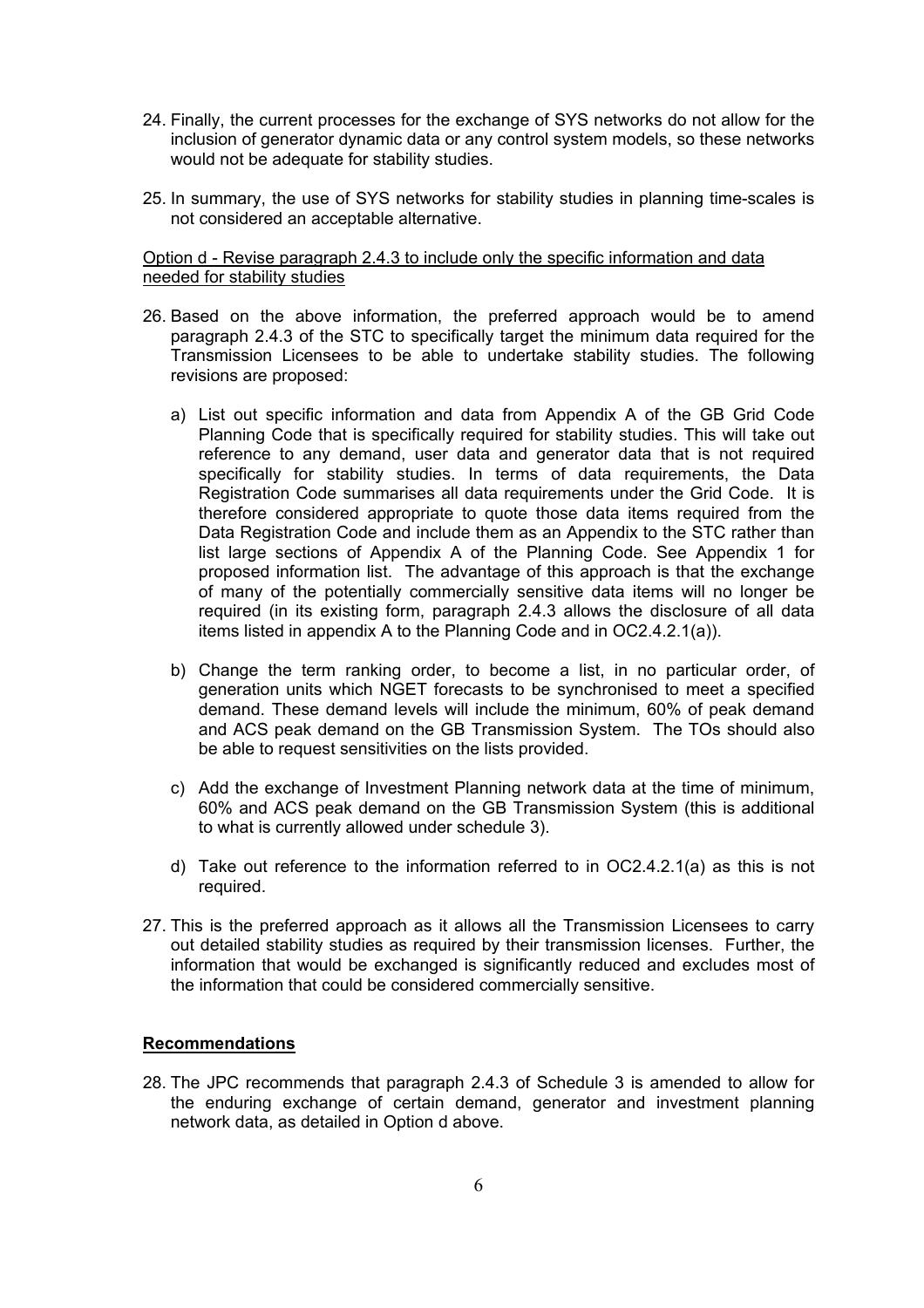#### Appendix 1 – user data required to be transferred for stability studies

The Data Registration Code comprises of 15 Schedules and is a summary of all data required under the Grid Code. In order for the TOs to fulfil their obligation under the Transmission Licence and GBSQSS to carry out stability studies, only a subset of this data will be required from Schedule 1 of the DRC. No data items are required from Schedules 2 to 15 of the DRC.

The following tables are extracted from DRC Schedule 1. None of the data required is believed to be commercially confidential in respect of generation market conditions. There may however be an issue with respect to providing Users data, which is seen as intellectual property, especially amongst wind turbine manufacturers.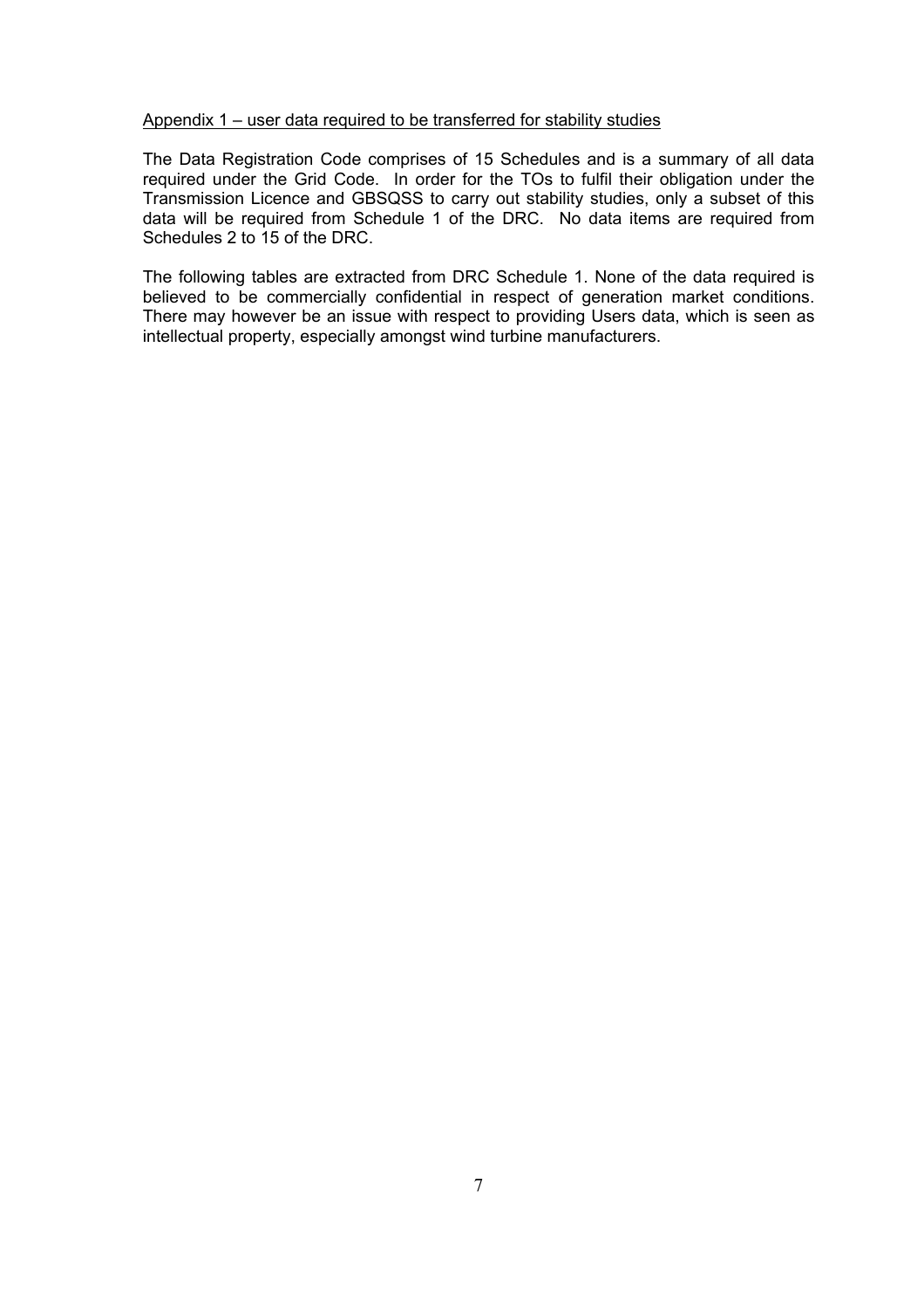## **DATA REGISTRATION CODE SCHEDULE 1**

## **GENERATING UNIT (OR CCGT MODULE) TECHNICAL DATA**

|                                                                                                                                                                                                                                                                                                                                                                                             |                                      | <b>DAT</b>                                                                                                   | <b>GENERATING UNIT (OR CCGT</b> |                         |                |           |                |                |            |
|---------------------------------------------------------------------------------------------------------------------------------------------------------------------------------------------------------------------------------------------------------------------------------------------------------------------------------------------------------------------------------------------|--------------------------------------|--------------------------------------------------------------------------------------------------------------|---------------------------------|-------------------------|----------------|-----------|----------------|----------------|------------|
| <b>DATA DESCRIPTION</b>                                                                                                                                                                                                                                                                                                                                                                     | <b>UNITS</b>                         | A<br>CAT.                                                                                                    |                                 | MODULE, AS THE CASE MAY |                |           |                |                |            |
|                                                                                                                                                                                                                                                                                                                                                                                             |                                      |                                                                                                              | G <sub>1</sub>                  | G <sub>2</sub>          | G <sub>3</sub> | BE)<br>G4 | G <sub>5</sub> | G <sub>6</sub> | <b>STN</b> |
|                                                                                                                                                                                                                                                                                                                                                                                             |                                      |                                                                                                              |                                 |                         |                |           |                |                |            |
| Rated MVA<br><b>Rated MW</b><br>Rated terminal voltage                                                                                                                                                                                                                                                                                                                                      | <b>MVA</b><br><b>MW</b><br>kV        | SPD+<br>SPD+<br><b>DPD</b>                                                                                   |                                 |                         |                |           |                |                |            |
| Turbo-Generator inertia constant (for<br>synchronous machines)                                                                                                                                                                                                                                                                                                                              | MW secs<br>/MVA                      | SPD+                                                                                                         |                                 |                         |                |           |                |                |            |
| Normal auxiliary load supplied by the<br><b>Generating Unit at rated MW output</b>                                                                                                                                                                                                                                                                                                          | <b>MW</b><br>Mvar                    | <b>DPD</b><br><b>DPD</b>                                                                                     |                                 |                         |                |           |                |                |            |
| Rated field current at rated MW and Mvar<br>output and at rated terminal voltage                                                                                                                                                                                                                                                                                                            | A                                    | <b>DPD</b>                                                                                                   |                                 |                         |                |           |                |                |            |
| Field current open circuit saturation<br>curve (as derived from appropriate<br>manufacturers' test certificates):<br>120% rated terminal volts<br>110% rated terminal volts<br>100% rated terminal volts<br>90% rated terminal volts<br>80% rated terminal volts<br>70% rated terminal volts<br>60% rated terminal volts<br>50% rated terminal volts<br><b>IMPEDANCES:</b><br>(Unsaturated) | A<br>A<br>A<br>A<br>A<br>A<br>A<br>A | <b>DPD</b><br><b>DPD</b><br><b>DPD</b><br><b>DPD</b><br><b>DPD</b><br><b>DPD</b><br><b>DPD</b><br><b>DPD</b> |                                 |                         |                |           |                |                |            |
| Direct axis synchronous reactance                                                                                                                                                                                                                                                                                                                                                           | $%$ on<br><b>MVA</b>                 | <b>DPD</b>                                                                                                   |                                 |                         |                |           |                |                |            |
| Direct axis transient reactance                                                                                                                                                                                                                                                                                                                                                             | $%$ on<br><b>MVA</b>                 | SPD+                                                                                                         |                                 |                         |                |           |                |                |            |
| Direct axis sub-transient reactance                                                                                                                                                                                                                                                                                                                                                         | $%$ on<br><b>MVA</b>                 | <b>DPD</b>                                                                                                   |                                 |                         |                |           |                |                |            |
| Quad axis synch reactance                                                                                                                                                                                                                                                                                                                                                                   | $%$ on<br><b>MVA</b>                 | <b>DPD</b>                                                                                                   |                                 |                         |                |           |                |                |            |
| Quad axis sub-transient reactance                                                                                                                                                                                                                                                                                                                                                           | $%$ on<br><b>MVA</b>                 | <b>DPD</b>                                                                                                   |                                 |                         |                |           |                |                |            |
| Stator leakage reactance                                                                                                                                                                                                                                                                                                                                                                    | $%$ on<br><b>MVA</b>                 | <b>DPD</b>                                                                                                   |                                 |                         |                |           |                |                |            |
| Armature winding direct current                                                                                                                                                                                                                                                                                                                                                             |                                      |                                                                                                              |                                 |                         |                |           |                |                |            |
| Resistance.                                                                                                                                                                                                                                                                                                                                                                                 | $%$ on<br><b>MVA</b>                 | <b>DPD</b>                                                                                                   |                                 |                         |                |           |                |                |            |
| In Scotland, negative sequence resistance                                                                                                                                                                                                                                                                                                                                                   | $%$ on                               | <b>DPD</b>                                                                                                   |                                 |                         |                |           |                |                |            |

Extracted from DRC Rev 12 –30 September 2005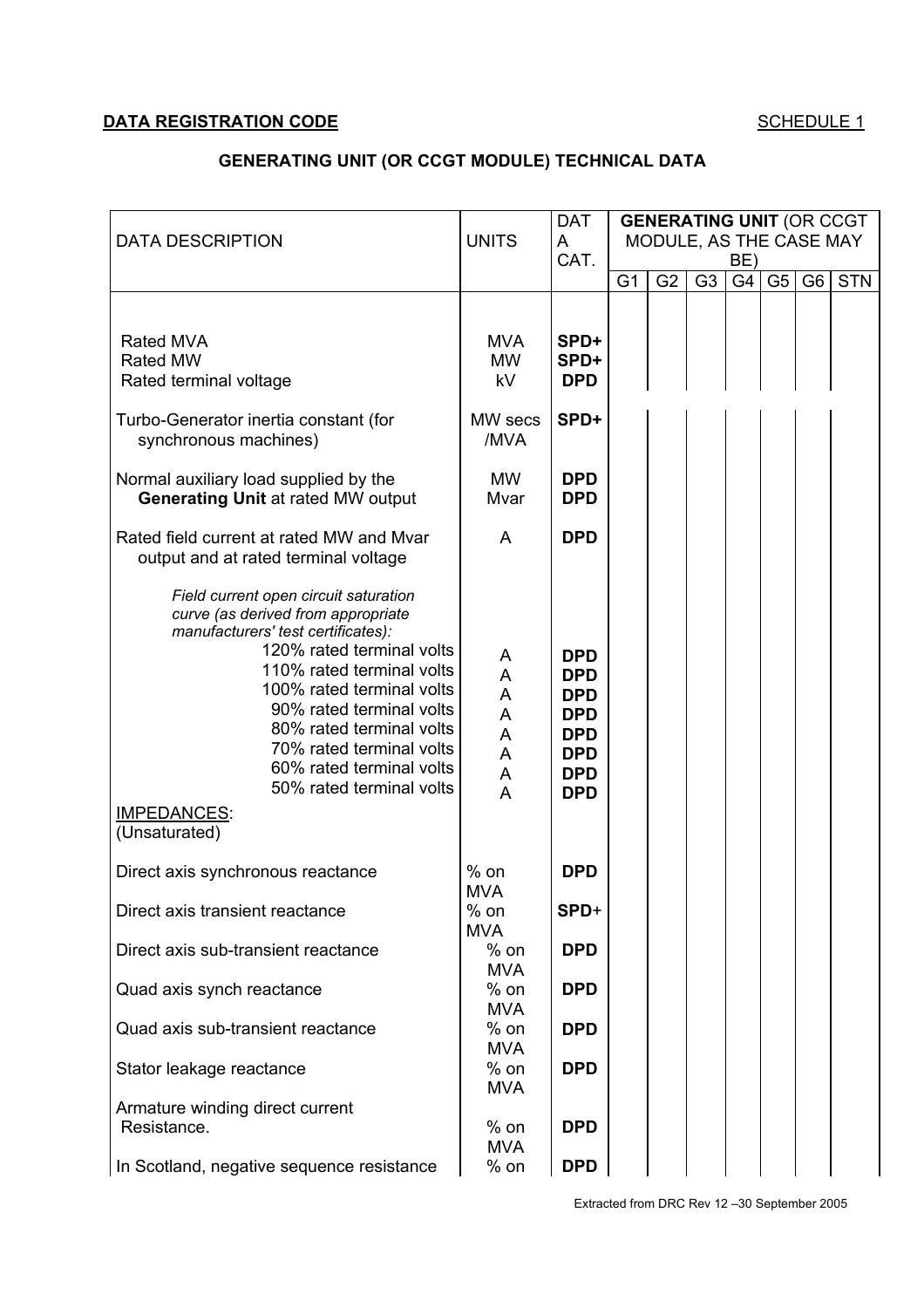|                                                                                                 | <b>MVA</b> |           |  |  |  |  |
|-------------------------------------------------------------------------------------------------|------------|-----------|--|--|--|--|
|                                                                                                 |            |           |  |  |  |  |
| Note: - the above data item relating to armature winding direct-current resistance need only be |            |           |  |  |  |  |
| provided by Generators in relation to Generating Units commissioned after 1st March 1996        |            |           |  |  |  |  |
| and in cases where, for whatever reason, the Generator is aware of the value of the data        |            |           |  |  |  |  |
| item.                                                                                           |            |           |  |  |  |  |
|                                                                                                 |            | 111111111 |  |  |  |  |

| <b>DATA DESCRIPTION</b>                                                               | <b>UNITS</b>         | <b>DAT</b><br>A          | <b>GENERATING UNIT OR</b><br><b>STATION DATA</b> |                |                |    |    |                |            |
|---------------------------------------------------------------------------------------|----------------------|--------------------------|--------------------------------------------------|----------------|----------------|----|----|----------------|------------|
|                                                                                       |                      | CAT.                     |                                                  |                |                |    |    |                |            |
|                                                                                       |                      |                          | G<br>1                                           | G <sub>2</sub> | G <sub>3</sub> | G4 | G5 | G <sub>6</sub> | <b>STN</b> |
| <b>TIME CONSTANTS</b><br>(Short-circuit and Unsaturated)                              |                      |                          |                                                  |                |                |    |    |                |            |
| Direct axis transient time constant<br>Direct axis sub-transient time<br>Constant     | ${\mathsf S}$<br>S   | <b>DPD</b><br><b>SPD</b> |                                                  |                |                |    |    |                |            |
| Quadrature axis sub-transient time<br>Constant                                        | S                    | <b>DPD</b>               |                                                  |                |                |    |    |                |            |
| Stator time constant                                                                  | S                    | <b>DPD</b>               |                                                  |                |                |    |    |                |            |
| <b>GENERATING UNIT STEP-UP</b><br><b>TRANSFORMER</b>                                  |                      |                          |                                                  |                |                |    |    |                |            |
| Rated MVA<br><b>Voltage Ratio</b><br>Positive sequence reactance:                     | <b>MVA</b>           | SPD+<br><b>DPD</b>       |                                                  |                |                |    |    |                |            |
| Max tap                                                                               | $%$ on<br><b>MVA</b> | SPD+                     |                                                  |                |                |    |    |                |            |
| Min tap                                                                               | $%$ on<br><b>MVA</b> | SPD+                     |                                                  |                |                |    |    |                |            |
| Nominal tap                                                                           | $%$ on<br><b>MVA</b> | SPD+                     |                                                  |                |                |    |    |                |            |
| Positive sequence resistance:                                                         |                      |                          |                                                  |                |                |    |    |                |            |
| Max tap                                                                               | $%$ on<br><b>MVA</b> | <b>DPD</b>               |                                                  |                |                |    |    |                |            |
| Min tap                                                                               | $%$ on<br><b>MVA</b> | <b>DPD</b>               |                                                  |                |                |    |    |                |            |
| Nominal tap                                                                           | $%$ on<br><b>MVA</b> | <b>DPD</b>               |                                                  |                |                |    |    |                |            |
| Tap change range<br>Tap change step size<br>Tap changer type, on-load or              | $+$ % / $-$ %<br>%   | <b>DPD</b><br><b>DPD</b> |                                                  |                |                |    |    |                |            |
| off-circuit                                                                           | On/Off               | <b>DPD</b>               |                                                  |                |                |    |    |                |            |
| <b>EXCITATION:</b>                                                                    |                      |                          |                                                  |                |                |    |    |                |            |
| The data items requested under Option 1 below may continue to be provided by<br>Note: |                      |                          |                                                  |                |                |    |    |                |            |

Note: The data items requested under Option 1 below may continue to be provided by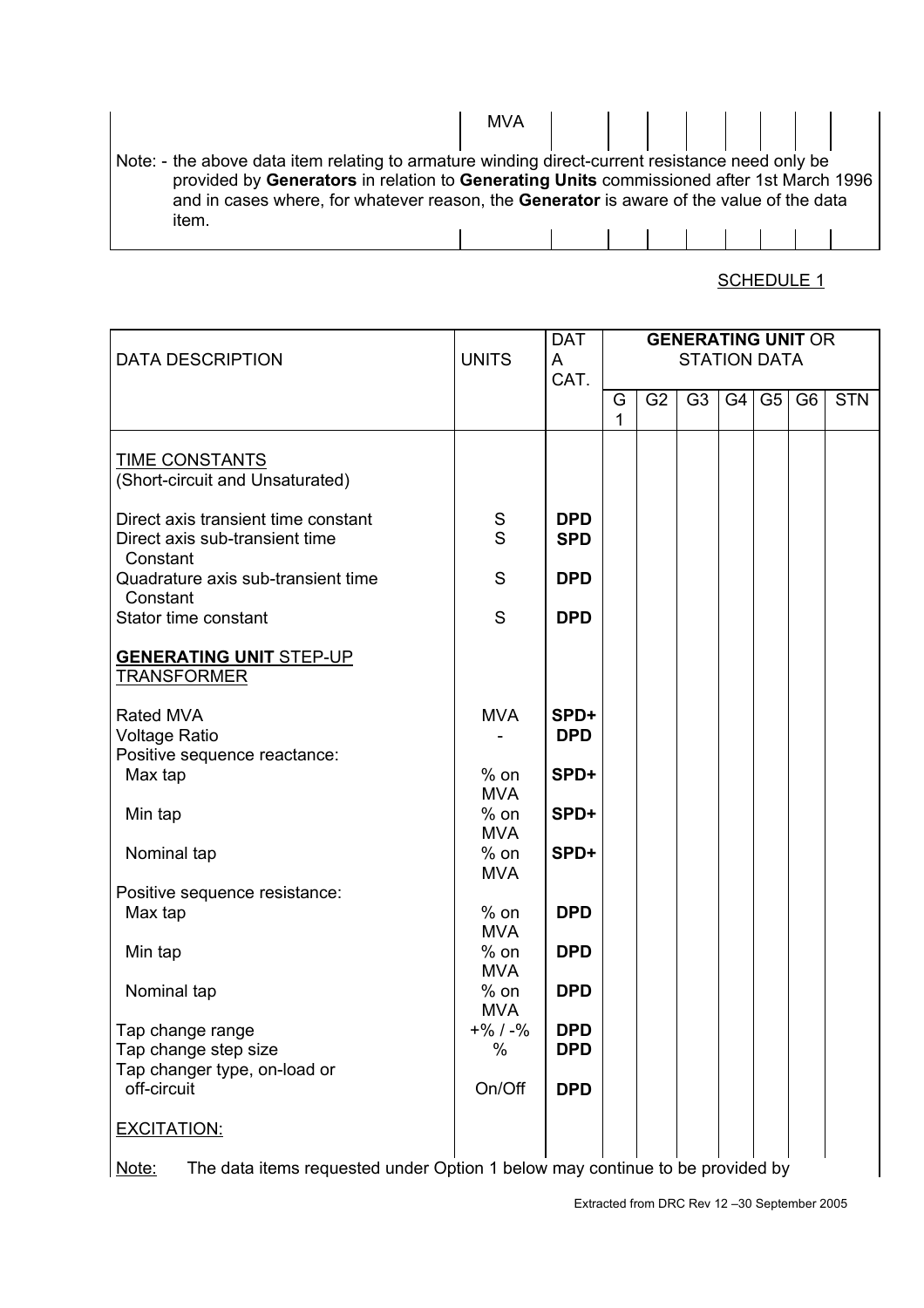**Generators** in relation to **Generating Units** on the **System** at 9 January 1995 (in this paragraph, the "relevant date") or they may provide the new data items set out under Option 2. **Generators** must supply the data as set out under Option 2 (and not those under Option 1) for **Generating Unit** excitation control systems commissioned after the relevant date, those **Generating Unit** excitation control systems recommissioned for any reason such as refurbishment after the relevant date and **Generating Unit** excitation control systems where, as a result of testing or other process, the **Generator** is aware of the data items listed under Option 2 in relation to that **Generating Unit**.

| <b>Option 1</b>                                                                                                       |         |            |                     |  |  |  |
|-----------------------------------------------------------------------------------------------------------------------|---------|------------|---------------------|--|--|--|
| DC gain of Excitation Loop                                                                                            |         |            |                     |  |  |  |
|                                                                                                                       |         | <b>DPD</b> |                     |  |  |  |
| Max field voltage                                                                                                     | V       | <b>DPD</b> |                     |  |  |  |
| Min field voltage                                                                                                     | V       | <b>DPD</b> |                     |  |  |  |
| Rated field voltage                                                                                                   |         | <b>DPD</b> |                     |  |  |  |
| Max rate of change of field volts:                                                                                    |         |            |                     |  |  |  |
| Rising                                                                                                                | V/Sec   | <b>DPD</b> |                     |  |  |  |
| Falling                                                                                                               | V/Sec   | <b>DPD</b> |                     |  |  |  |
| Details of Excitation Loop<br>Described in block diagram form<br>showing transfer functions of individual<br>elements | Diagram | <b>DPD</b> | (please)<br>attach) |  |  |  |

#### **SCHEDULE 1**

| <b>DATA DESCRIPTION</b>                                                          |                  | <b>UNITS</b> | <b>DAT</b><br>A<br>CAT.  | <b>GENERATING UNIT OR</b><br><b>STATION DATA</b> |                |                |    |    |                |            |
|----------------------------------------------------------------------------------|------------------|--------------|--------------------------|--------------------------------------------------|----------------|----------------|----|----|----------------|------------|
|                                                                                  |                  |              |                          | G                                                | G <sub>2</sub> | G <sub>3</sub> | G4 | G5 | G <sub>6</sub> | <b>STN</b> |
| Option <sub>2</sub>                                                              |                  |              |                          |                                                  |                |                |    |    |                |            |
| <b>Exciter</b> category, e.g. Rotating<br><b>Exciter, or Static Exciter etc.</b> |                  | Text         | <b>SPD</b>               |                                                  |                |                |    |    |                |            |
| <b>Excitation System Nominal</b><br><b>Response</b>                              | $V_{\mathsf{F}}$ | $sec^{-1}$   | <b>DPD</b>               |                                                  |                |                |    |    |                |            |
| <b>Rated Field Voltage</b><br><b>No-load Field Voltage</b>                       | $U_{fN}$         | $\vee$<br>V  | <b>DPD</b><br><b>DPD</b> |                                                  |                |                |    |    |                |            |
| $U_{fO}$<br><b>Excitation System On-Load</b>                                     |                  |              |                          |                                                  |                |                |    |    |                |            |
| <b>Positive Ceiling Voltage</b>                                                  | $U_{\text{pL}+}$ | V            | <b>DPD</b>               |                                                  |                |                |    |    |                |            |
| <b>Excitation System No-Load</b><br><b>Positive Ceiling Voltage</b>              | $U_{\text{pO+}}$ | V            | <b>DPD</b>               |                                                  |                |                |    |    |                |            |
| <b>Excitation System No-Load</b>                                                 |                  |              |                          |                                                  |                |                |    |    |                |            |
| <b>Negative Ceiling Voltage</b><br><b>Power System Stabiliser (PSS)</b>          | $U_{\text{pO}-}$ | V            | <b>DPD</b>               |                                                  |                |                |    |    |                |            |
| Fitted                                                                           |                  | Yes/No       | <b>SPD</b>               |                                                  |                |                |    |    |                |            |
| Details of Excitation System                                                     |                  |              |                          |                                                  |                |                |    |    |                |            |

Extracted from DRC Rev 12 –30 September 2005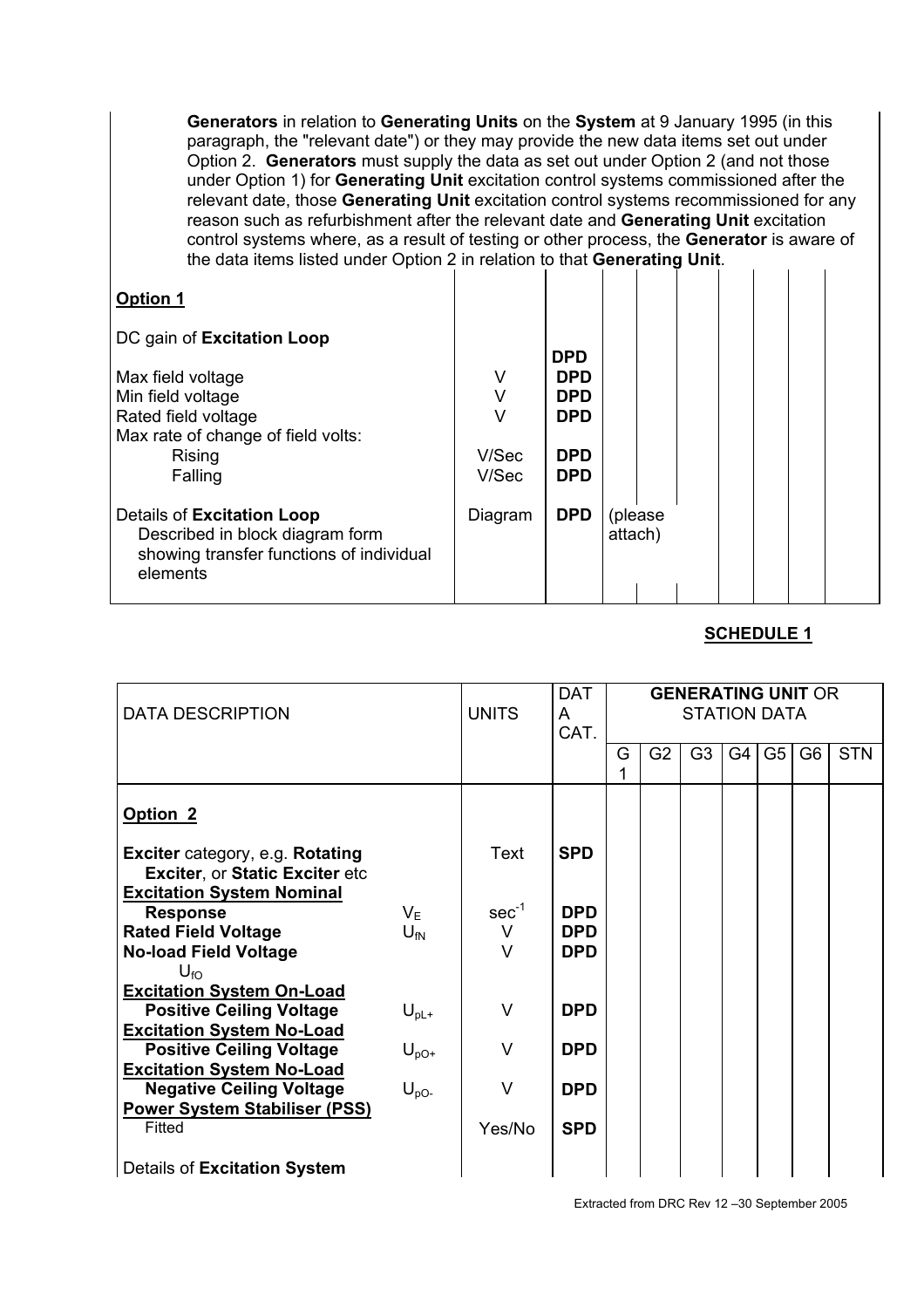| (including PSS if fitted) described in<br>block<br>diagram form showing transfer functions<br>оt<br>individual elements. | Diagram | <b>DPD</b> |  |  |       |  |
|--------------------------------------------------------------------------------------------------------------------------|---------|------------|--|--|-------|--|
|                                                                                                                          |         |            |  |  | JLE 1 |  |

| <b>DATA DESCRIPTION</b>                                                                                                                                                                                                                                                                                                                                                                                                                                                                                                                                                                                                                                                                                                                                                                                  | <b>UNITS</b> | <b>DAT</b><br>A<br>CAT.                                                          | <b>DATA</b>                        | <b>GENERATING UNIT OR STATION</b> |    |                |                |                |            |  |
|----------------------------------------------------------------------------------------------------------------------------------------------------------------------------------------------------------------------------------------------------------------------------------------------------------------------------------------------------------------------------------------------------------------------------------------------------------------------------------------------------------------------------------------------------------------------------------------------------------------------------------------------------------------------------------------------------------------------------------------------------------------------------------------------------------|--------------|----------------------------------------------------------------------------------|------------------------------------|-----------------------------------|----|----------------|----------------|----------------|------------|--|
|                                                                                                                                                                                                                                                                                                                                                                                                                                                                                                                                                                                                                                                                                                                                                                                                          |              |                                                                                  | G <sub>1</sub>                     | G2                                | G3 | G <sub>4</sub> | G <sub>5</sub> | G <sub>6</sub> | <b>STN</b> |  |
| GOVERNOR AND ASSOCIATED PRIME MOVER PARAMETERS                                                                                                                                                                                                                                                                                                                                                                                                                                                                                                                                                                                                                                                                                                                                                           |              |                                                                                  |                                    |                                   |    |                |                |                |            |  |
| The data items requested under Option 1 below may continue to be provided by Generators<br>Note:<br>in relation to Generating Units on the System at 9 January 1995 (in this paragraph, the<br>"relevant date") or they may provide the new data items set out under Option 2. Generators<br>must supply the data as set out under Option 2 (and not those under Option 1) for<br>Generating Unit governor control systems commissioned after the relevant date, those<br>Generating Unit governor control systems recommissioned for any reason such as<br>refurbishment after the relevant date and Generating Unit governor control systems where,<br>as a result of testing or other process, the Generator is aware of the data items listed under<br>Option 2 in relation to that Generating Unit. |              |                                                                                  |                                    |                                   |    |                |                |                |            |  |
| Option 1                                                                                                                                                                                                                                                                                                                                                                                                                                                                                                                                                                                                                                                                                                                                                                                                 |              |                                                                                  |                                    |                                   |    |                |                |                |            |  |
| <b>GOVERNOR PARAMETERS (REHEAT</b><br>UNITS)                                                                                                                                                                                                                                                                                                                                                                                                                                                                                                                                                                                                                                                                                                                                                             |              |                                                                                  |                                    |                                   |    |                |                |                |            |  |
| HP Governor average gain                                                                                                                                                                                                                                                                                                                                                                                                                                                                                                                                                                                                                                                                                                                                                                                 | MW/H<br>z    | <b>DPD</b>                                                                       |                                    |                                   |    |                |                |                |            |  |
| Speeder motor setting range<br>HP governor valve time constant<br>HP governor valve opening limits<br>HP governor valve rate limits<br>Re-heat time constant (stored                                                                                                                                                                                                                                                                                                                                                                                                                                                                                                                                                                                                                                     | Hz<br>S      | <b>DPD</b><br><b>DPD</b><br><b>DPD</b><br><b>DPD</b>                             |                                    |                                   |    |                |                |                |            |  |
| <b>Active Energy in reheater)</b><br>IP governor average gain                                                                                                                                                                                                                                                                                                                                                                                                                                                                                                                                                                                                                                                                                                                                            | S<br>MW/H    | <b>DPD</b><br><b>DPD</b>                                                         |                                    |                                   |    |                |                |                |            |  |
| IP governor setting range<br>IP governor time constant<br>IP governor valve opening limits<br>IP governor valve rate limits<br>Details of acceleration sensitive<br>elements HP & IP in governor loop<br>Governor block diagram showing<br>transfer functions of individual elements                                                                                                                                                                                                                                                                                                                                                                                                                                                                                                                     | z<br>Hz<br>S | <b>DPD</b><br><b>DPD</b><br><b>DPD</b><br><b>DPD</b><br><b>DPD</b><br><b>DPD</b> | (please attach)<br>(please attach) |                                   |    |                |                |                |            |  |
| <b>GOVERNOR</b> (Non-reheat steam and Gas<br>Turbines)                                                                                                                                                                                                                                                                                                                                                                                                                                                                                                                                                                                                                                                                                                                                                   |              |                                                                                  |                                    |                                   |    |                |                |                |            |  |
| Governor average gain                                                                                                                                                                                                                                                                                                                                                                                                                                                                                                                                                                                                                                                                                                                                                                                    | MW/H<br>z    | <b>DPD</b>                                                                       |                                    |                                   |    |                |                |                |            |  |
| Speeder motor setting range                                                                                                                                                                                                                                                                                                                                                                                                                                                                                                                                                                                                                                                                                                                                                                              |              | <b>DPD</b>                                                                       |                                    |                                   |    |                |                |                |            |  |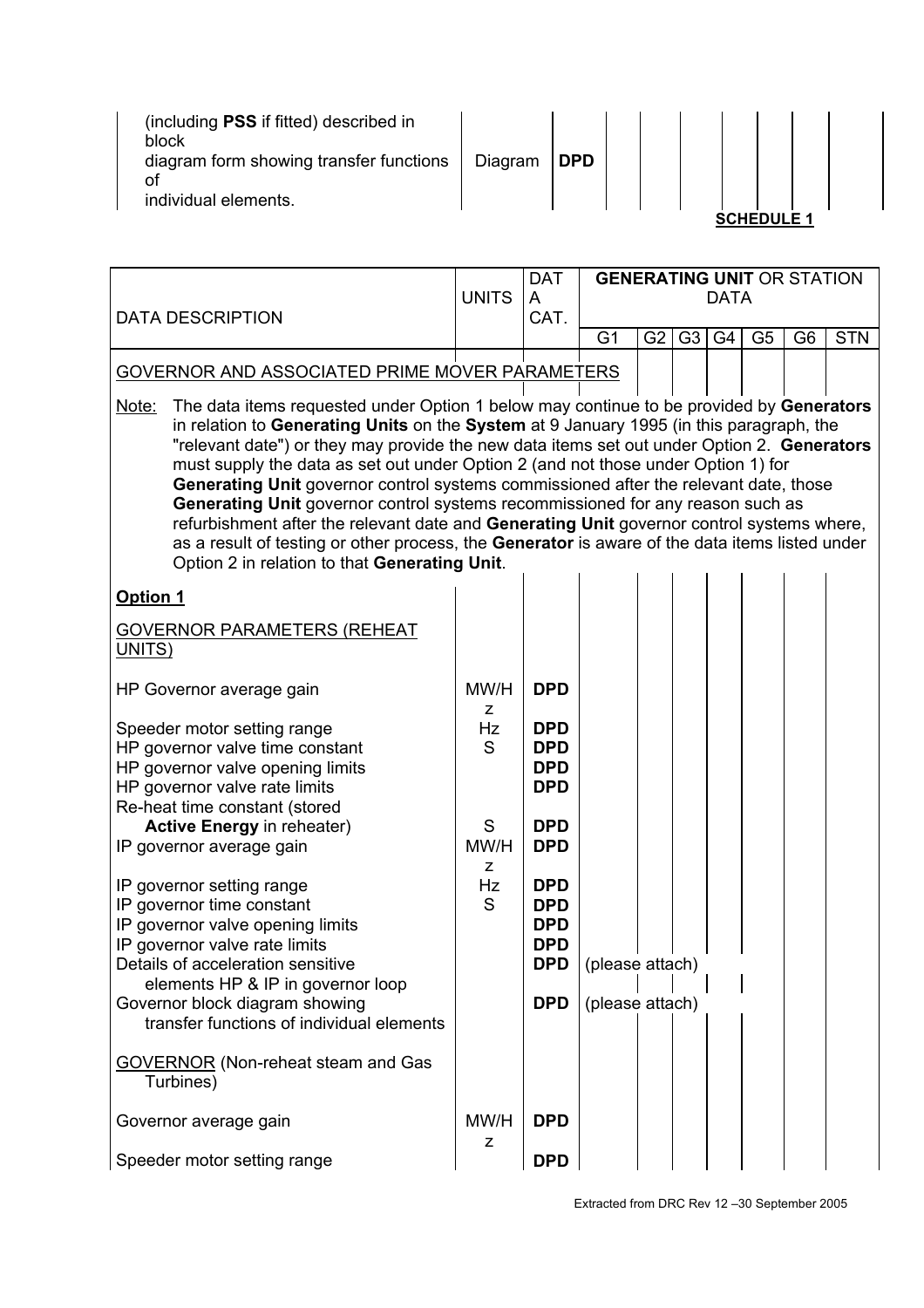| Time constant of steam or fuel<br>governor valve<br>Governor valve opening limits<br>Governor valve rate limits | S | <b>DPD</b><br><b>DPD</b><br><b>DPD</b> |                 |  |  |  |  |
|-----------------------------------------------------------------------------------------------------------------|---|----------------------------------------|-----------------|--|--|--|--|
| Time constant of turbine                                                                                        | S | <b>DPD</b>                             |                 |  |  |  |  |
| Governor block diagram                                                                                          |   | <b>DPD</b>                             | (please attach) |  |  |  |  |
|                                                                                                                 |   |                                        |                 |  |  |  |  |

| <b>DATA DESCRIPTION</b>                                                                                                                                     | <b>UNITS</b>                               | <b>DAT</b><br>A                                                    | <b>GENERATING UNIT OR STATION</b><br><b>DATA</b> |                |                |                |                |                |                |
|-------------------------------------------------------------------------------------------------------------------------------------------------------------|--------------------------------------------|--------------------------------------------------------------------|--------------------------------------------------|----------------|----------------|----------------|----------------|----------------|----------------|
|                                                                                                                                                             |                                            | CAT.                                                               | G <sub>1</sub>                                   | G <sub>2</sub> | G <sub>3</sub> | G <sub>4</sub> | G <sub>5</sub> | G <sub>6</sub> | <b>ST</b><br>N |
|                                                                                                                                                             |                                            | End of Option 1                                                    |                                                  |                |                |                |                |                |                |
| Option 2                                                                                                                                                    |                                            |                                                                    |                                                  |                |                |                |                |                |                |
| <b>All Generating Units</b>                                                                                                                                 |                                            |                                                                    |                                                  |                |                |                |                |                |                |
| Governor Block Diagram showing<br>transfer function of individual elements<br>including acceleration sensitive<br>elements                                  |                                            | <b>DPD</b>                                                         |                                                  |                |                |                |                |                |                |
| <b>Governor Time Constant</b>                                                                                                                               | Sec                                        | <b>DPD</b>                                                         |                                                  |                |                |                |                |                |                |
| Speeder Motor Setting Range                                                                                                                                 | $\frac{0}{0}$                              | <b>DPD</b>                                                         |                                                  |                |                |                |                |                |                |
| Average Gain                                                                                                                                                | MW/H<br>Z                                  | <b>DPD</b>                                                         |                                                  |                |                |                |                |                |                |
| <b>Steam Units</b>                                                                                                                                          |                                            |                                                                    |                                                  |                |                |                |                |                |                |
| <b>HP Valve Time Constant</b><br>HP Valve Opening Limits<br>HP Valve Opening Rate Limits<br>HP Valve Closing Rate Limits<br><b>HP Turbine Time Constant</b> | sec<br>$\%$<br>$%$ /sec<br>$%$ /sec<br>sec | <b>DPD</b><br><b>DPD</b><br><b>DPD</b><br><b>DPD</b><br><b>DPD</b> |                                                  |                |                |                |                |                |                |
| <b>IP Valve Time Constant</b><br>IP Valve Opening Limits<br>IP Valve Opening Rate Limits<br>IP Valve Closing Rate Limits<br><b>IP Turbine Time Constant</b> | sec<br>$\%$<br>$%$ /sec<br>$%$ /sec<br>sec | <b>DPD</b><br><b>DPD</b><br><b>DPD</b><br><b>DPD</b><br><b>DPD</b> |                                                  |                |                |                |                |                |                |
| LP Valve Time Constant<br>LP Valve Opening Limits<br>LP Valve Opening Rate Limits<br>LP Valve Closing Rate Limits<br><b>LP Turbine Time Constant</b>        | sec<br>$\%$<br>$%$ /sec<br>$%$ /sec<br>sec | <b>DPD</b><br><b>DPD</b><br><b>DPD</b><br><b>DPD</b><br><b>DPD</b> |                                                  |                |                |                |                |                |                |
| <b>Reheater Time Constant</b>                                                                                                                               | sec                                        | <b>DPD</b>                                                         |                                                  |                |                |                |                |                |                |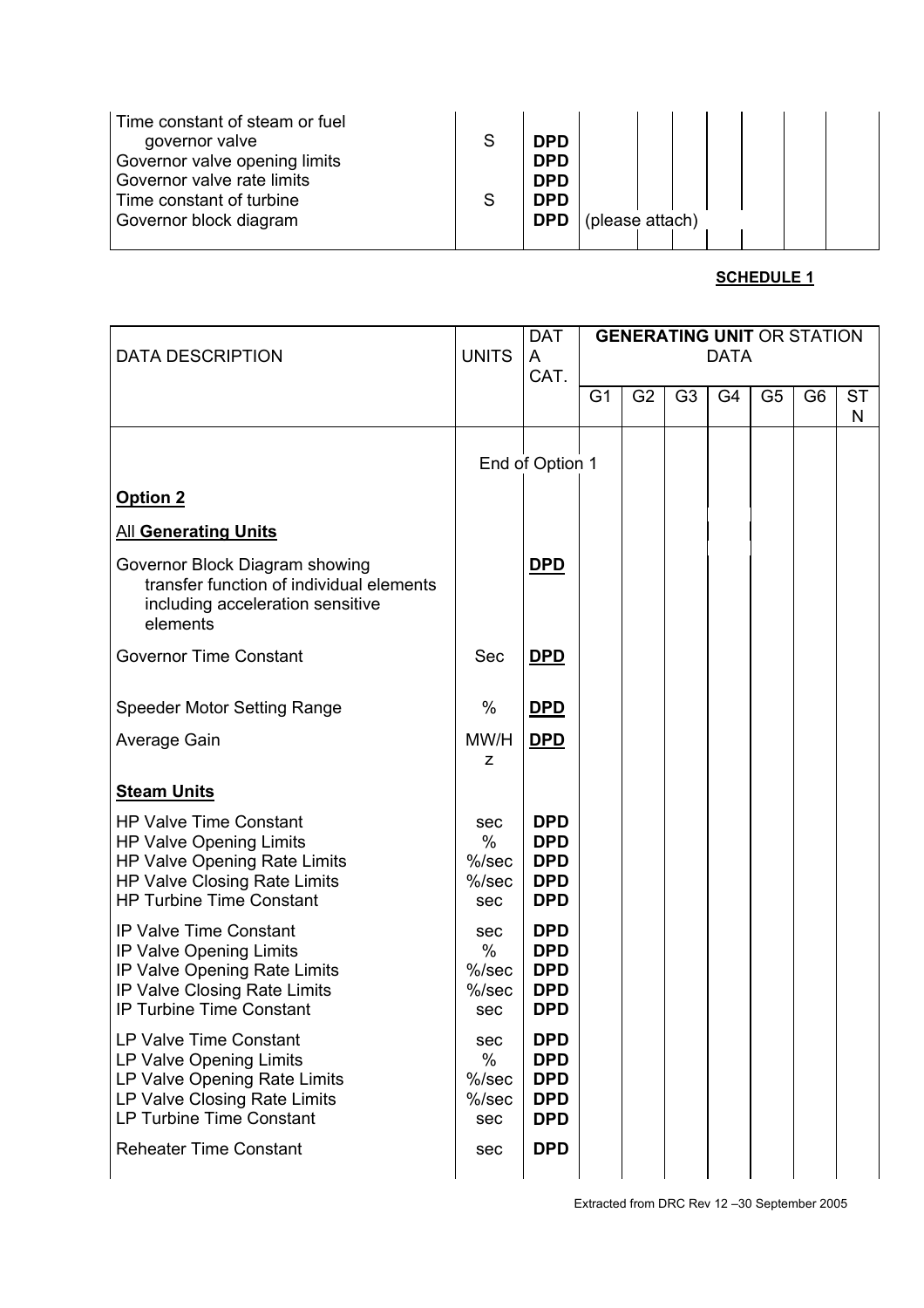# Where the generating unit governor does not have a selectable deadband facility, then the actual value of the deadband need only be provided.

#### **SCHEDULE 1**

 $\blacksquare$ 

 $\Box$ 

| <b>DATA DESCRIPTION</b>                                                                                                                               | <b>UNITS</b>                                 | <b>DATA</b><br><b>GENERATING UNIT OR STATION</b><br>CAT.<br><b>DATA</b> |                |                |                |                |                |                |            |  |  |  |  |  |  |
|-------------------------------------------------------------------------------------------------------------------------------------------------------|----------------------------------------------|-------------------------------------------------------------------------|----------------|----------------|----------------|----------------|----------------|----------------|------------|--|--|--|--|--|--|
|                                                                                                                                                       |                                              |                                                                         | G <sub>1</sub> | G <sub>2</sub> | G <sub>3</sub> | G <sub>4</sub> | G <sub>5</sub> | G <sub>6</sub> | <b>STN</b> |  |  |  |  |  |  |
| <b>Gas Turbine Units</b>                                                                                                                              |                                              |                                                                         |                |                |                |                |                |                |            |  |  |  |  |  |  |
| Inlet Guide Vane Time Constant<br>Inlet Guide Vane Opening Limits<br>Inlet Guide Vane Opening Rate Limits<br>Inlet Guide Vane Closing Rate Limits     | sec<br>$\frac{0}{0}$<br>$%$ /sec<br>$%$ /sec | <b>DPD</b><br><b>DPD</b><br><b>DPD</b><br><b>DPD</b>                    |                |                |                |                |                |                |            |  |  |  |  |  |  |
| <b>Fuel Valve Time Constant</b><br><b>Fuel Valve Opening Limits</b><br><b>Fuel Valve Opening Rate Limits</b><br><b>Fuel Valve Closing Rate Limits</b> | sec<br>$\frac{0}{0}$<br>$%$ /sec<br>$%$ /sec | <b>DPD</b><br><b>DPD</b><br><b>DPD</b><br><b>DPD</b>                    |                |                |                |                |                |                |            |  |  |  |  |  |  |
| <b>Hydro Generating Units</b>                                                                                                                         |                                              |                                                                         |                |                |                |                |                |                |            |  |  |  |  |  |  |
| Guide Vane Actuator Time Constant<br><b>Guide Vane Opening Limits</b><br>Guide Vane Opening Rate Limits<br><b>Guide Vane Closing Rate Limits</b>      | sec<br>$\%$<br>$%$ /sec<br>$%$ /sec          | <b>DPD</b><br><b>DPD</b><br><b>DPD</b><br><b>DPD</b>                    |                |                |                |                |                |                |            |  |  |  |  |  |  |
| <b>Water Time Constant</b>                                                                                                                            | sec                                          | <b>DPD</b>                                                              |                |                |                |                |                |                |            |  |  |  |  |  |  |
|                                                                                                                                                       |                                              | End of Option 2                                                         |                |                |                |                |                |                |            |  |  |  |  |  |  |
| <b>UNIT CONTROL OPTIONS*</b>                                                                                                                          |                                              |                                                                         |                |                |                |                |                |                |            |  |  |  |  |  |  |
| Normal droop                                                                                                                                          | $\%$                                         | <b>DPD</b>                                                              |                |                |                |                |                |                |            |  |  |  |  |  |  |

## **SCHEDULE 1**

| DATA DESCRIPTION                                                        | <b>UNITS</b>            | <b>DATA</b><br>CAT. |    |    | THE CASE MAY BE) |                |                | <b>POWER PARK UNIT (OR</b><br><b>POWER PARK MODULE, AS</b> |                |
|-------------------------------------------------------------------------|-------------------------|---------------------|----|----|------------------|----------------|----------------|------------------------------------------------------------|----------------|
|                                                                         |                         |                     | G1 | G2 | G <sub>3</sub>   | G <sub>4</sub> | G <sub>5</sub> | G <sub>6</sub>                                             | <b>ST</b><br>N |
| <b>Power Park Module Rated MVA</b><br><b>Power Park Module Rated MW</b> | <b>MVA</b><br><b>MW</b> | SPD+<br>SPD+        |    |    |                  |                |                |                                                            |                |
| Number & Type of Power Park Units within<br>each Power Park Module      |                         |                     |    |    |                  |                |                |                                                            |                |
| Power Park Unit Model<br>- A<br>validated                               | Transfer                | <b>DPD</b>          |    |    |                  |                |                |                                                            |                |

Extracted from DRC Rev 12 –30 September 2005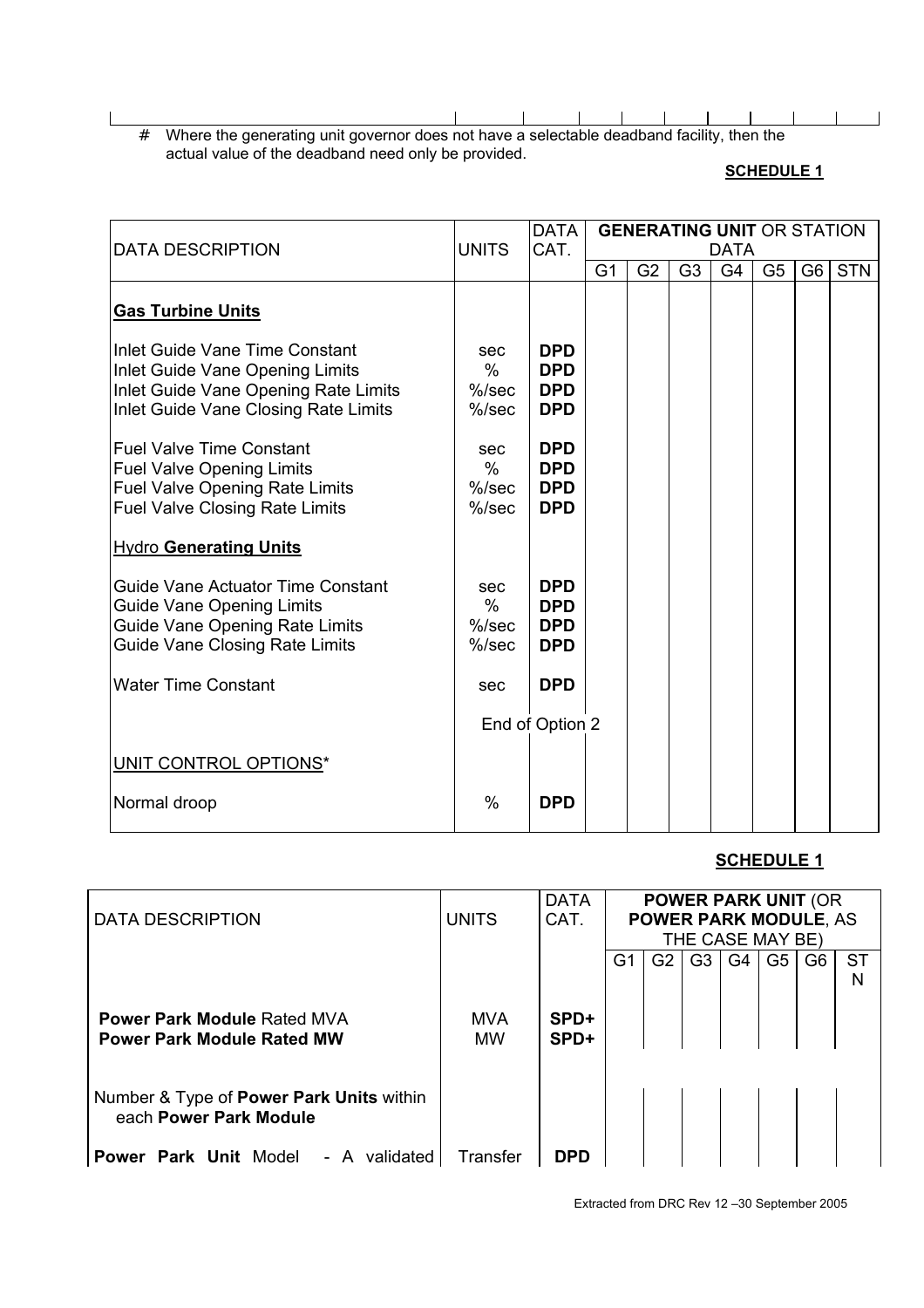|                                                |                 | <b>DATA</b> | <b>POWER PARK UNIT (OR</b> |    |                  |                |                |                              |           |
|------------------------------------------------|-----------------|-------------|----------------------------|----|------------------|----------------|----------------|------------------------------|-----------|
| <b>DATA DESCRIPTION</b>                        | <b>UNITS</b>    | CAT.        |                            |    |                  |                |                | <b>POWER PARK MODULE, AS</b> |           |
|                                                |                 |             |                            |    | THE CASE MAY BE) |                |                |                              |           |
|                                                |                 |             | G <sub>1</sub>             | G2 | G <sub>3</sub>   | G <sub>4</sub> | G <sub>5</sub> | G <sub>6</sub>               | <b>ST</b> |
|                                                |                 |             |                            |    |                  |                |                |                              | N         |
| mathematical model in accordance with          | function        |             |                            |    |                  |                |                |                              |           |
| PC.5.4.2(a)                                    | block           |             |                            |    |                  |                |                |                              |           |
|                                                | diagram         |             |                            |    |                  |                |                |                              |           |
|                                                | and             |             |                            |    |                  |                |                |                              |           |
|                                                | algebraic       |             |                            |    |                  |                |                |                              |           |
|                                                | equations,      |             |                            |    |                  |                |                |                              |           |
|                                                | simulation      |             |                            |    |                  |                |                |                              |           |
|                                                | and             |             |                            |    |                  |                |                |                              |           |
|                                                | measured        |             |                            |    |                  |                |                |                              |           |
|                                                | test results    |             |                            |    |                  |                |                |                              |           |
| <b>Power Park Unit Data (where applicable)</b> |                 |             |                            |    |                  |                |                |                              |           |
| <b>Rated MVA</b>                               | <b>MVA</b>      | SPD+        |                            |    |                  |                |                |                              |           |
| <b>Rated MW</b>                                | <b>MW</b>       | SPD+        |                            |    |                  |                |                |                              |           |
| Rated terminal voltage                         | $\vee$          | SPD+        |                            |    |                  |                |                |                              |           |
| Inertia constant at synchronous speed          | MW secs         | SPD+        |                            |    |                  |                |                |                              |           |
|                                                | /MVA            |             |                            |    |                  |                |                |                              |           |
| <b>Stator Resistance.</b>                      | % on MVA        | <b>DPD</b>  |                            |    |                  |                |                |                              |           |
| <b>Stator Reactance.</b>                       | % on MVA        | SPD+        |                            |    |                  |                |                |                              |           |
| <b>Magnetising Reactance</b>                   | % on MVA        | SPD+        |                            |    |                  |                |                |                              |           |
| Rotor Resistance (at starting).                | % on MVA        | <b>DPD</b>  |                            |    |                  |                |                |                              |           |
| Rotor Resistance (at rated running)            | % on MVA        | SPD+        |                            |    |                  |                |                |                              |           |
| Rotor Reactance (at starting).                 | % on MVA        | <b>DPD</b>  |                            |    |                  |                |                |                              |           |
| Rotor Reactance (at rated running)             | % on MVA        | <b>SPD</b>  |                            |    |                  |                |                |                              |           |
| Inertia constant of the wind turbine rotor     | MW secs         | <b>DPD</b>  |                            |    |                  |                |                |                              |           |
|                                                | /MVA            |             |                            |    |                  |                |                |                              |           |
| Inertia constant of the generator rotor        | MW secs<br>/MVA | <b>DPD</b>  |                            |    |                  |                |                |                              |           |
| <b>Shaft stiffness</b>                         | Nm/             | <b>DPD</b>  |                            |    |                  |                |                |                              |           |
|                                                | electrical      |             |                            |    |                  |                |                |                              |           |
|                                                | radian          |             |                            |    |                  |                |                |                              |           |
|                                                |                 |             |                            |    |                  |                |                |                              |           |
|                                                |                 |             |                            |    |                  |                |                |                              |           |

|                                                                           |              | <b>DATA</b> |    |    |    |                  |    | <b>POWER PARK UNIT (OR</b>   |           |
|---------------------------------------------------------------------------|--------------|-------------|----|----|----|------------------|----|------------------------------|-----------|
| <b>DATA DESCRIPTION</b>                                                   | <b>UNITS</b> | CAT.        |    |    |    |                  |    | <b>POWER PARK MODULE, AS</b> |           |
|                                                                           |              |             |    |    |    | THE CASE MAY BE) |    |                              |           |
|                                                                           |              |             | G1 | G2 | G3 | G4               | G5 | G6                           | <b>ST</b> |
|                                                                           |              |             |    |    |    |                  |    |                              | N         |
| Minimum generator rotor speed (Doubly Fed                                 | <b>RPM</b>   | SPD+        |    |    |    |                  |    |                              |           |
| Induction Generators)                                                     |              |             |    |    |    |                  |    |                              |           |
| Maximum generator rotor speed (Doubly Fed<br><b>Induction Generators)</b> | <b>RPM</b>   | SPD+        |    |    |    |                  |    |                              |           |
|                                                                           |              |             |    |    |    |                  |    |                              |           |
| The optimum generator rotor speed versus wind                             | tabular      | <b>DPD</b>  |    |    |    |                  |    |                              |           |
| speed                                                                     | format       |             |    |    |    |                  |    |                              |           |
|                                                                           |              |             |    |    |    |                  |    |                              |           |
| <b>Power Converter Rating (Doubly Fed Induction</b>                       | <b>MVA</b>   | SPD+        |    |    |    |                  |    |                              |           |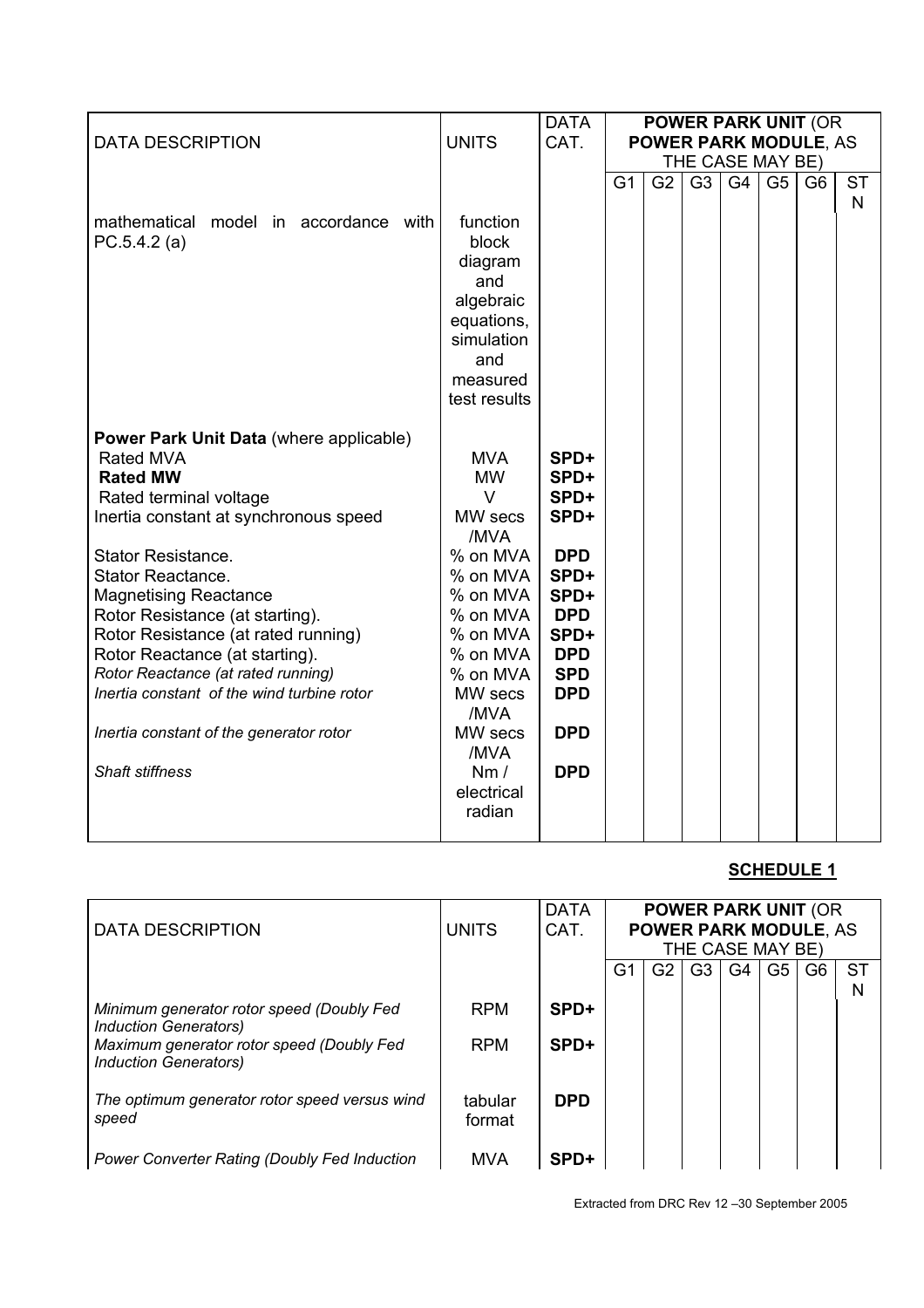|                                                                                                                                                                                                                                                                      |                                | <b>DATA</b> |                                                                                                                                                                          |  |  |  |  |                |                 |
|----------------------------------------------------------------------------------------------------------------------------------------------------------------------------------------------------------------------------------------------------------------------|--------------------------------|-------------|--------------------------------------------------------------------------------------------------------------------------------------------------------------------------|--|--|--|--|----------------|-----------------|
| <b>DATA DESCRIPTION</b>                                                                                                                                                                                                                                              | <b>UNITS</b>                   | CAT.        |                                                                                                                                                                          |  |  |  |  |                |                 |
|                                                                                                                                                                                                                                                                      |                                |             | <b>POWER PARK UNIT (OR</b><br><b>POWER PARK MODULE, AS</b><br>THE CASE MAY BE)<br>G <sub>3</sub><br>G <sub>4</sub><br>G <sub>1</sub><br>G <sub>2</sub><br>G <sub>5</sub> |  |  |  |  |                |                 |
|                                                                                                                                                                                                                                                                      |                                |             |                                                                                                                                                                          |  |  |  |  | G <sub>6</sub> | <b>ST</b><br>N. |
| Generators)                                                                                                                                                                                                                                                          |                                |             |                                                                                                                                                                          |  |  |  |  |                |                 |
| The rotor power coefficient $(C_p)$ versus tip speed<br>ratio $(\lambda)$ curves for a range of blade angles<br>(where applicable)                                                                                                                                   | Diagram +<br>tabular<br>format | <b>DPD</b>  |                                                                                                                                                                          |  |  |  |  |                |                 |
| The electrical power output versus generator<br>rotor speed for a range of wind speeds over the<br>entire operating range of the Power Park Unit.                                                                                                                    | Diagram +<br>tabular<br>format | <b>DPD</b>  |                                                                                                                                                                          |  |  |  |  |                |                 |
| The blade angle versus wind speed curve                                                                                                                                                                                                                              | Diagram +<br>tabular<br>format | <b>DPD</b>  |                                                                                                                                                                          |  |  |  |  |                |                 |
| The electrical power output versus wind<br>speed over the entire operating range of the<br><b>Power Park Unit.</b>                                                                                                                                                   | Diagram +<br>tabular<br>format | <b>DPD</b>  |                                                                                                                                                                          |  |  |  |  |                |                 |
| Transfer function block diagram, parameters<br>and description of the operation of the power<br>electronic converter (where applicable).                                                                                                                             | Diagram                        | <b>DPD</b>  |                                                                                                                                                                          |  |  |  |  |                |                 |
| For a Power Park Unit consisting of a<br>synchronous machine in combination with a<br>back to back DC Converter, or for a Power<br>Park Unit not driven by a wind turbine, the<br>data to be supplied shall be agreed with<br><b>NGET</b> in accordance with PC.A.7. |                                |             |                                                                                                                                                                          |  |  |  |  |                |                 |

| DATA DESCRIPTION                                                                                                                                                                                                                                                                                                                                                            | <b>UNITS</b> | <b>DAT</b><br>A<br>CAT. | <b>POWER PARK UNIT (OR</b><br><b>POWER PARK MODULE, AS</b><br>THE CASE MAY BE) |    |                |    |    |    |            |
|-----------------------------------------------------------------------------------------------------------------------------------------------------------------------------------------------------------------------------------------------------------------------------------------------------------------------------------------------------------------------------|--------------|-------------------------|--------------------------------------------------------------------------------|----|----------------|----|----|----|------------|
|                                                                                                                                                                                                                                                                                                                                                                             |              |                         | G1                                                                             | G2 | G <sub>3</sub> | G4 | G5 | G6 | <b>STN</b> |
| Torque / Speed and blade angle control<br>systems and parameters<br>For the <b>Power Park Unit</b> , details of the<br>torque / speed controller and blade angle<br>controller in the case of a wind turbine and<br>power limitation functions (where<br>applicable) described in block diagram form<br>showing transfer functions and parameters<br>of individual elements | Diagram      | <b>DPD</b>              |                                                                                |    |                |    |    |    |            |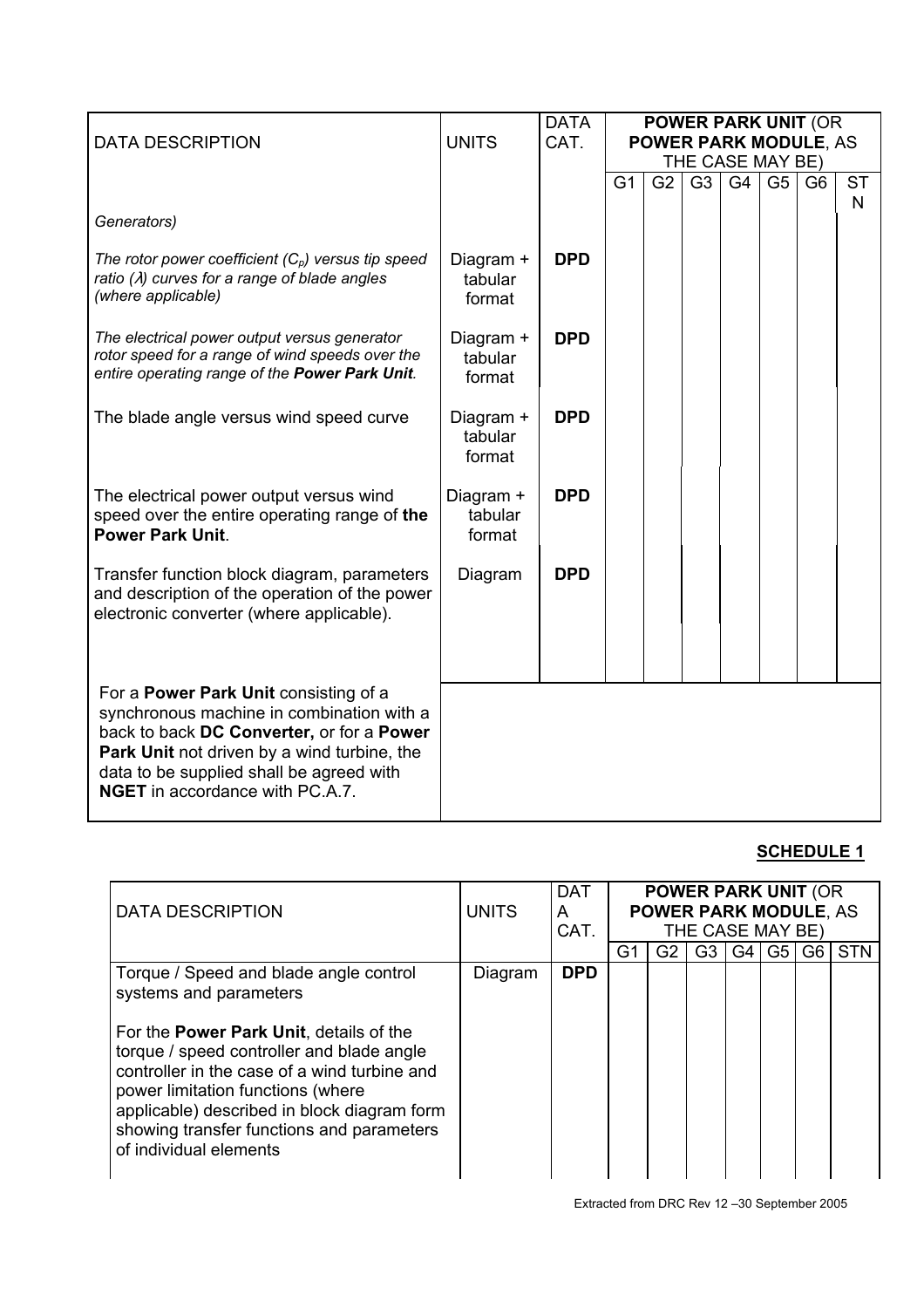| <b>Voltage/Reactive Power/Power Factor</b><br>control system parameters<br>For the Power Park Unit and Power Park<br><b>Module details of Voltage/Reactive</b><br>Power/Power Factor controller (and PSS if<br>fitted) described in block diagram form<br>including parameters showing transfer<br>functions of individual elements.                                       | Diagram | <b>DPD</b> |  |  |  |  |
|----------------------------------------------------------------------------------------------------------------------------------------------------------------------------------------------------------------------------------------------------------------------------------------------------------------------------------------------------------------------------|---------|------------|--|--|--|--|
| <b>Frequency control system parameters</b>                                                                                                                                                                                                                                                                                                                                 | Diagram | <b>DPD</b> |  |  |  |  |
| For the Power Park Unit and Power Park<br>Module details of the Ffrequency controller<br>described in block diagram form showing<br>transfer functions and parameters of<br>individual elements.                                                                                                                                                                           |         |            |  |  |  |  |
| As an alternative to PC.A.5.4.2 (a), (b), (c),<br>$(d)$ , $(e)$ and $(f)$ , is the submission of a single<br>complete model that consists of the full<br>information required under PC.A.5.4.2 (a),<br>(b), (c), (d) (e) and (f) provided that all the<br>information required under PC.A.5.4.2 (a),<br>b), (c), (d), (e) and (f) individually is clearly<br>identifiable. | Diagram | <b>DPD</b> |  |  |  |  |

## **DC CONVERTER STATION** TECHNICAL DATA

| Data Description                                        | Units  | Data<br>Category | <b>DC Converter Station</b><br>Data |
|---------------------------------------------------------|--------|------------------|-------------------------------------|
|                                                         |        |                  |                                     |
| DC CONVERTER STATION DATA                               |        |                  |                                     |
| Number of poles, i.e. number of DC<br><b>Converters</b> | Text   |                  |                                     |
| Pole arrangement (e.g. monopole or<br>bipole)           | Text   | SPD+             |                                     |
| Details of each viable operating<br>configuration       | Diagra | SPD+             |                                     |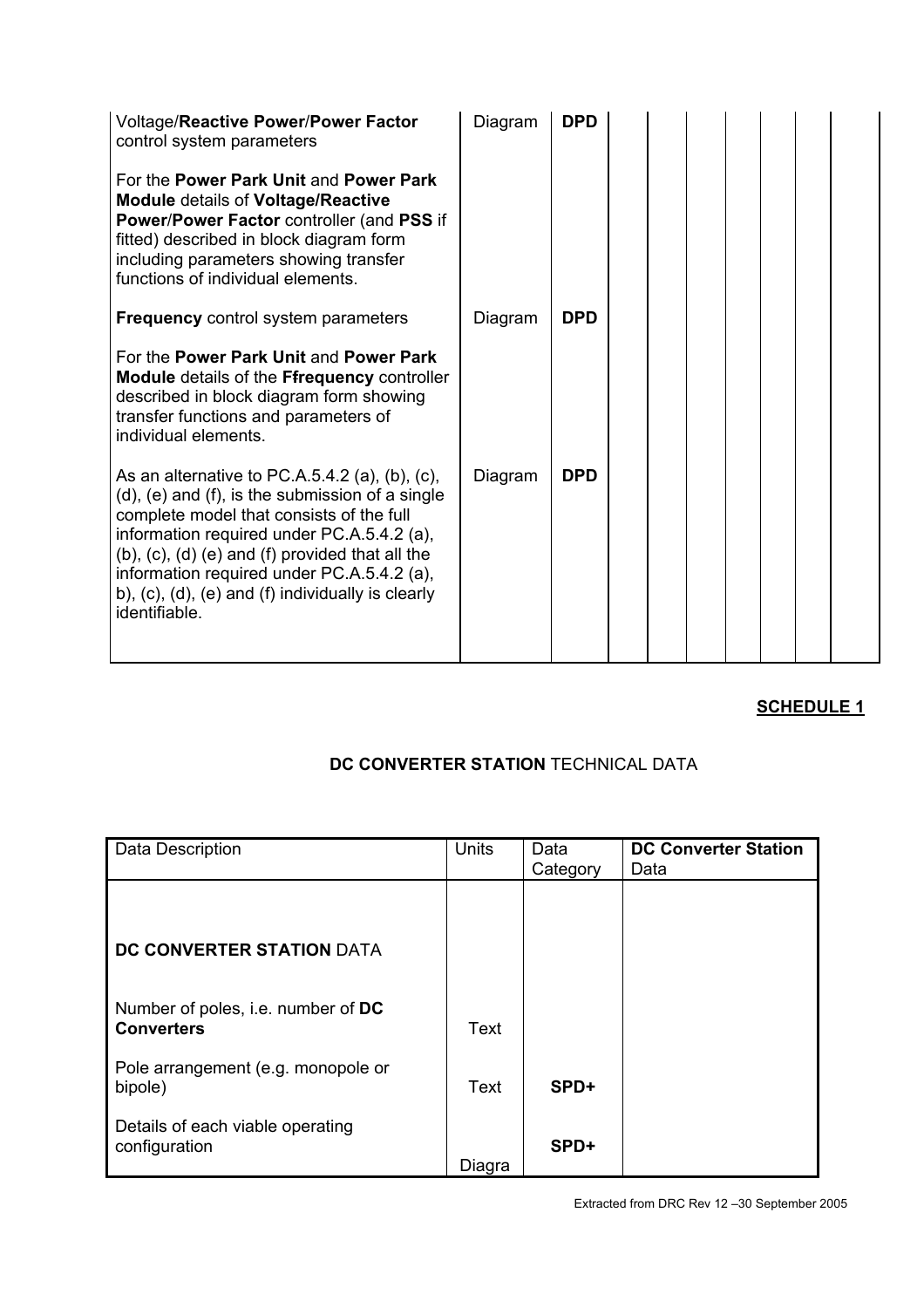| Configuration 1                  | m      |            |  |
|----------------------------------|--------|------------|--|
| Configuration 2                  | Diagra |            |  |
| Configuration 3                  | m      | $SPD+$     |  |
| Configuration 4                  | Diagra |            |  |
| Configuration 5                  | m      |            |  |
| Configuration 6                  | Diagra |            |  |
|                                  | m      |            |  |
| Remote ac connection arrangement | Diagra |            |  |
|                                  | m      |            |  |
|                                  | Diagra | <b>SPD</b> |  |
|                                  | m      |            |  |
|                                  |        |            |  |
|                                  | Diagra |            |  |
|                                  | m      |            |  |

| Data Description                                                                                                                                                                                                                                                                                                                       | Units                                                                                                                                          | Data<br>Catego<br>ry                                                                                                                                   |   |                |                | <b>Operating Configuration</b> |   |                |
|----------------------------------------------------------------------------------------------------------------------------------------------------------------------------------------------------------------------------------------------------------------------------------------------------------------------------------------|------------------------------------------------------------------------------------------------------------------------------------------------|--------------------------------------------------------------------------------------------------------------------------------------------------------|---|----------------|----------------|--------------------------------|---|----------------|
|                                                                                                                                                                                                                                                                                                                                        |                                                                                                                                                |                                                                                                                                                        | 1 | $\overline{2}$ | $\overline{3}$ | $\overline{4}$                 | 5 | $6\phantom{1}$ |
| DC CONVERTER STATION DATA<br>DC Converter Type (e.g. current or Voltage<br>source)                                                                                                                                                                                                                                                     | Text                                                                                                                                           | <b>SPD</b>                                                                                                                                             |   |                |                |                                |   |                |
| Rated MW import per pole [PC.A.3.3.1]<br>Rated MW export per pole [PC.A.3.3.1]                                                                                                                                                                                                                                                         | <b>MW</b><br><b>MW</b>                                                                                                                         | SPD+<br>SPD+                                                                                                                                           |   |                |                |                                |   |                |
|                                                                                                                                                                                                                                                                                                                                        |                                                                                                                                                |                                                                                                                                                        |   |                |                |                                |   |                |
| DC CONVERTER TRANSFORMER<br>[PC.A.5.4.3.1<br>Rated MVA<br>Winding arrangement<br>Nominal primary voltage<br>Nominal secondary (converter-side) voltage(s)<br>Positive sequence reactance<br>Maximum tap<br>Nominal tap<br>Minimum tap<br>Positive sequence resistance<br>Maximum tap<br>Nominal tap<br>Minimum tap<br>Tap change range | <b>MVA</b><br><b>KV</b><br><b>KV</b><br>$%$ on<br><b>MVA</b><br>$%$ on<br><b>MVA</b><br>$%$ on<br><b>MVA</b><br>$%$ on<br><b>MVA</b><br>$%$ on | <b>DPD</b><br><b>DPD</b><br><b>DPD</b><br><b>DPD</b><br><b>DPD</b><br><b>DPD</b><br><b>DPD</b><br><b>DPD</b><br><b>DPD</b><br><b>DPD</b><br><b>DPD</b> |   |                |                |                                |   |                |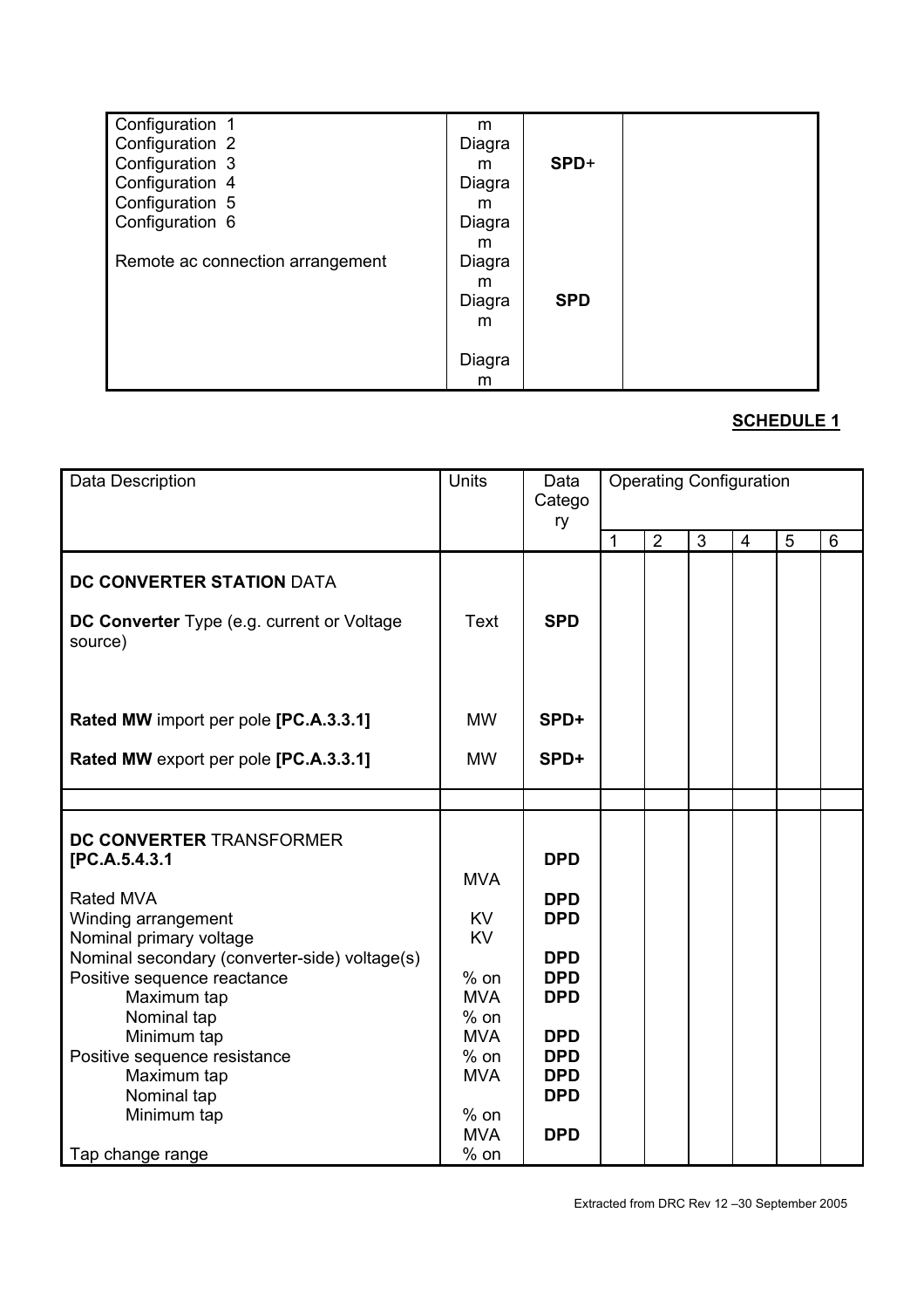| Number of steps | <b>MVA</b><br>$%$ on<br><b>MVA</b> |  |  |  |  |
|-----------------|------------------------------------|--|--|--|--|
|                 | $+$ % / -%                         |  |  |  |  |

| Data Description                                                                                                                                                                                                                                                                                                                                                                                                                           | <b>Units</b>                                                                | Data<br>Catego<br>ry                                                                                         | Operating configuration |                |   |                |   |   |
|--------------------------------------------------------------------------------------------------------------------------------------------------------------------------------------------------------------------------------------------------------------------------------------------------------------------------------------------------------------------------------------------------------------------------------------------|-----------------------------------------------------------------------------|--------------------------------------------------------------------------------------------------------------|-------------------------|----------------|---|----------------|---|---|
|                                                                                                                                                                                                                                                                                                                                                                                                                                            |                                                                             |                                                                                                              | $\mathbf{1}$            | $\overline{2}$ | 3 | $\overline{4}$ | 5 | 6 |
| DC NETWORK [PC.A.5.4.3.1 (c)]                                                                                                                                                                                                                                                                                                                                                                                                              |                                                                             |                                                                                                              |                         |                |   |                |   |   |
| Rated DC voltage per pole<br>Rated DC current per pole                                                                                                                                                                                                                                                                                                                                                                                     | <b>KV</b><br>A                                                              | <b>DPD</b><br><b>DPD</b>                                                                                     |                         |                |   |                |   |   |
| Details of the DC Network<br>described in diagram form including<br>resistance, inductance and capacitance<br>of all DC cables and/or DC lines.<br>Details of any line reactors (including<br>line reactor resistance), line capacitors,<br>DC filters, earthing electrodes and other<br>conductors that form part of the DC<br>Network should be shown.                                                                                   | Diagra<br>m                                                                 | <b>DPD</b>                                                                                                   |                         |                |   |                |   |   |
| DC CONVERTER STATION AC<br>HARMONIC FILTER AND REACTIVE<br><b>COMPENSATION EQUIPMENT</b><br>[PC.A.5.4.3.1 (d)]<br>For all switched reactive compensation<br>equipment<br>Total number of AC filter banks<br>Diagram of filter connections<br>Type of equipment (e.g. fixed or<br>variable)<br>Capacitive rating; or<br>Inductive rating; or<br>Operating range<br>Reactive Power capability as a function<br>of various MW transfer levels | Diagra<br>m<br>Text<br>Diagra<br>m<br>Text<br>Mvar<br>Mvar<br>Mvar<br>Table | <b>SPD</b><br><b>SPD</b><br><b>SPD</b><br><b>SPD</b><br><b>DPD</b><br><b>DPD</b><br><b>DPD</b><br><b>DPD</b> |                         |                |   |                |   |   |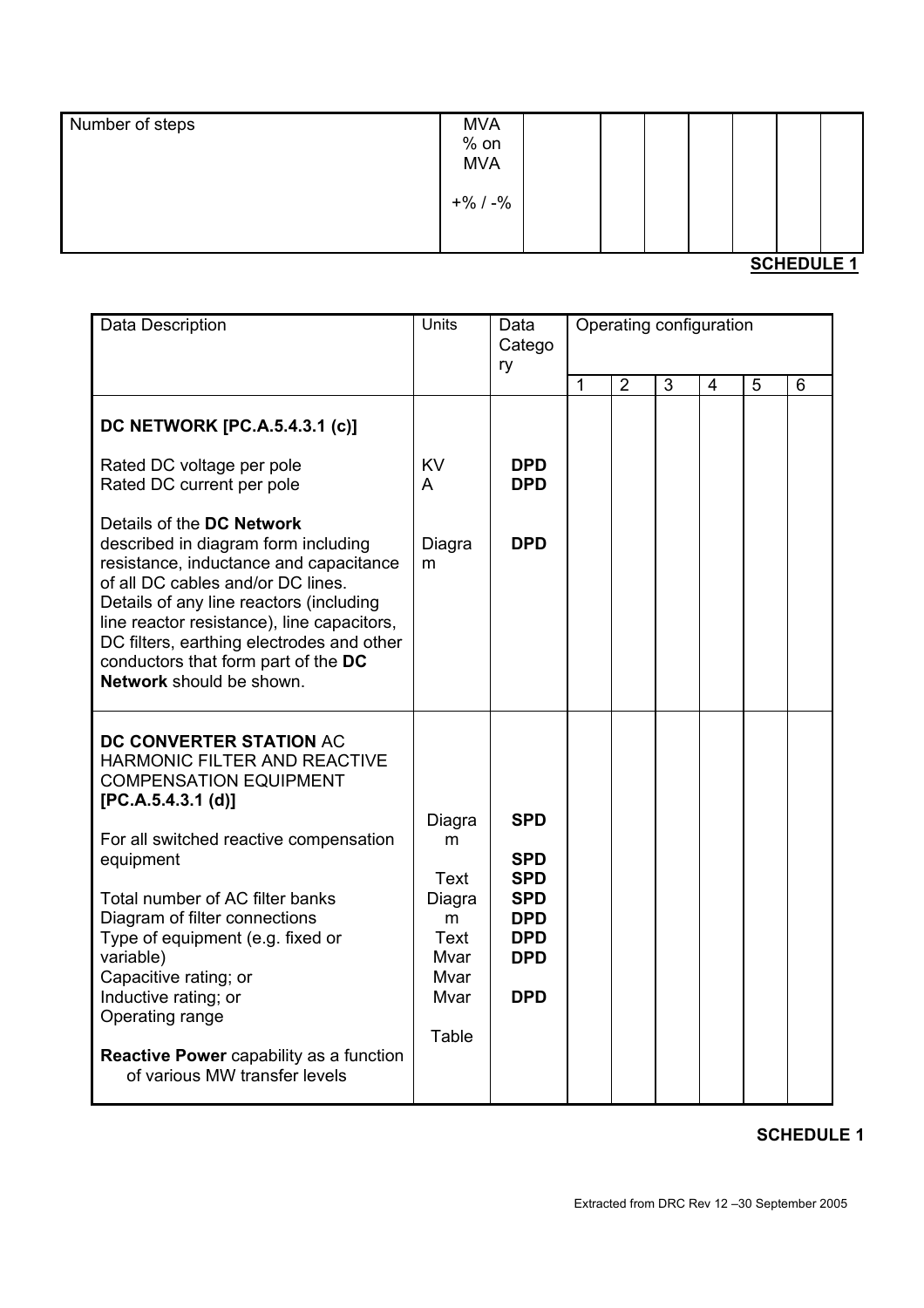| Data Description                                                                                                                                                                                                                                    | Units                      | Data<br>Catego                         | Operating configuration |                |   |   |   |   |  |
|-----------------------------------------------------------------------------------------------------------------------------------------------------------------------------------------------------------------------------------------------------|----------------------------|----------------------------------------|-------------------------|----------------|---|---|---|---|--|
|                                                                                                                                                                                                                                                     |                            | ry                                     | 1                       | $\overline{2}$ | 3 | 4 | 5 | 6 |  |
| CONTROL SYSTEMS [PC.A.5.4.3.2]                                                                                                                                                                                                                      |                            |                                        |                         |                |   |   |   |   |  |
| Static $V_{DC}$ – $P_{DC}$ (DC voltage – DC power) or<br>Static $V_{DC} - I_{DC}$ (DC voltage – DC current)<br>characteristic (as appropriate) when<br>operating as<br>-Rectifier<br>-Inverter                                                      | Diagra<br>m<br>Diagra<br>m | <b>DPD</b><br><b>DPD</b><br><b>DPD</b> |                         |                |   |   |   |   |  |
| Details of rectifier mode control system,<br>in block diagram form together with<br>parameters showing transfer functions of<br>individual elements.                                                                                                | Diagra<br>m                | <b>DPD</b>                             |                         |                |   |   |   |   |  |
| Details of inverter mode control system,<br>in block diagram form showing transfer<br>functions of individual elements including<br>parameters.                                                                                                     | Diagra<br>m                | <b>DPD</b>                             |                         |                |   |   |   |   |  |
| Details of converter transformer tap changer<br>control system in block diagram form<br>showing transfer functions of individual<br>elements including parameters. (Only<br>required for DC converters connected to<br>the GB Transmission System.) | Diagra<br>m                | <b>DPD</b>                             |                         |                |   |   |   |   |  |
| Details of AC filter and reactive<br>compensation equipment control<br>systems in block diagram form showing<br>transfer functions of individual elements<br>including parameters. (Only required for<br>DC converters connected to the GB          | Diagra<br>m                | <b>DPD</b>                             |                         |                |   |   |   |   |  |
| <b>Transmission System.)</b><br>Details of any frequency and/or load control<br>systems in block diagram form showing<br>transfer functions of individual elements<br>including parameters.                                                         | Diagra                     | <b>DPD</b><br><b>DPD</b>               |                         |                |   |   |   |   |  |
| Details of any large or small signal<br>modulating controls, such as power<br>oscillation damping controls or sub-<br>synchronous oscillation damping<br>controls, that have not been submitted<br>as part of the above control system data.        | m<br>Diagra<br>m           |                                        |                         |                |   |   |   |   |  |
| Transfer block diagram representation of the<br>reactive power control at converter ends for<br>a voltage source converter.                                                                                                                         | Diagra<br>m                |                                        |                         |                |   |   |   |   |  |
|                                                                                                                                                                                                                                                     |                            |                                        |                         |                |   |   |   |   |  |